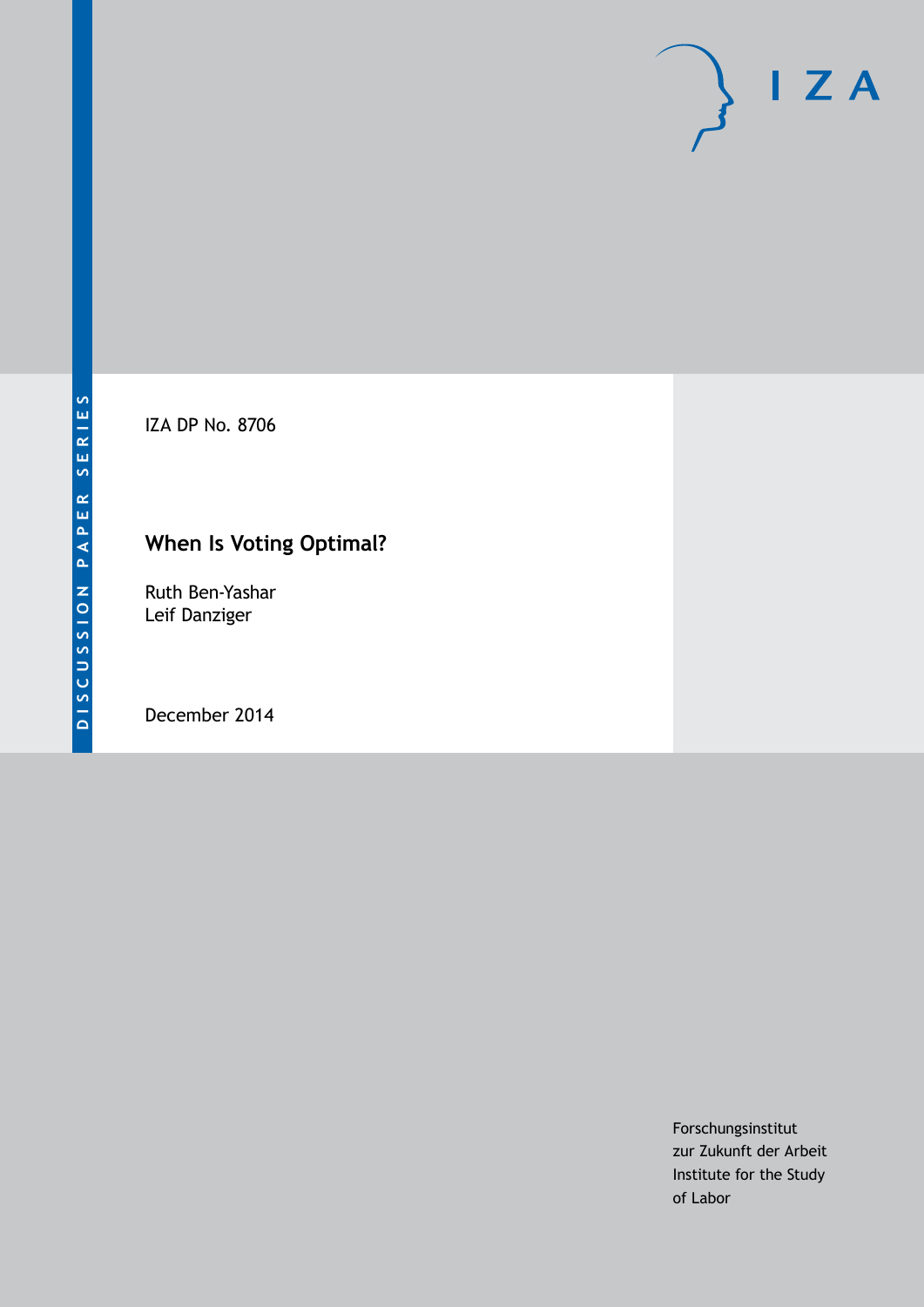# **When Is Voting Optimal?**

#### **Ruth Ben-Yashar**

*Bar-Ilan University*

#### **Leif Danziger**

*Ben-Gurion University and IZA*

Discussion Paper No. 8706 December 2014

IZA

P.O. Box 7240 53072 Bonn Germany

Phone: +49-228-3894-0 Fax: +49-228-3894-180 E-mail: [iza@iza.org](mailto:iza@iza.org)

Any opinions expressed here are those of the author(s) and not those of IZA. Research published in this series may include views on policy, but the institute itself takes no institutional policy positions. The IZA research network is committed to the IZA Guiding Principles of Research Integrity.

The Institute for the Study of Labor (IZA) in Bonn is a local and virtual international research center and a place of communication between science, politics and business. IZA is an independent nonprofit organization supported by Deutsche Post Foundation. The center is associated with the University of Bonn and offers a stimulating research environment through its international network, workshops and conferences, data service, project support, research visits and doctoral program. IZA engages in (i) original and internationally competitive research in all fields of labor economics, (ii) development of policy concepts, and (iii) dissemination of research results and concepts to the interested public.

IZA Discussion Papers often represent preliminary work and are circulated to encourage discussion. Citation of such a paper should account for its provisional character. A revised version may be available directly from the author.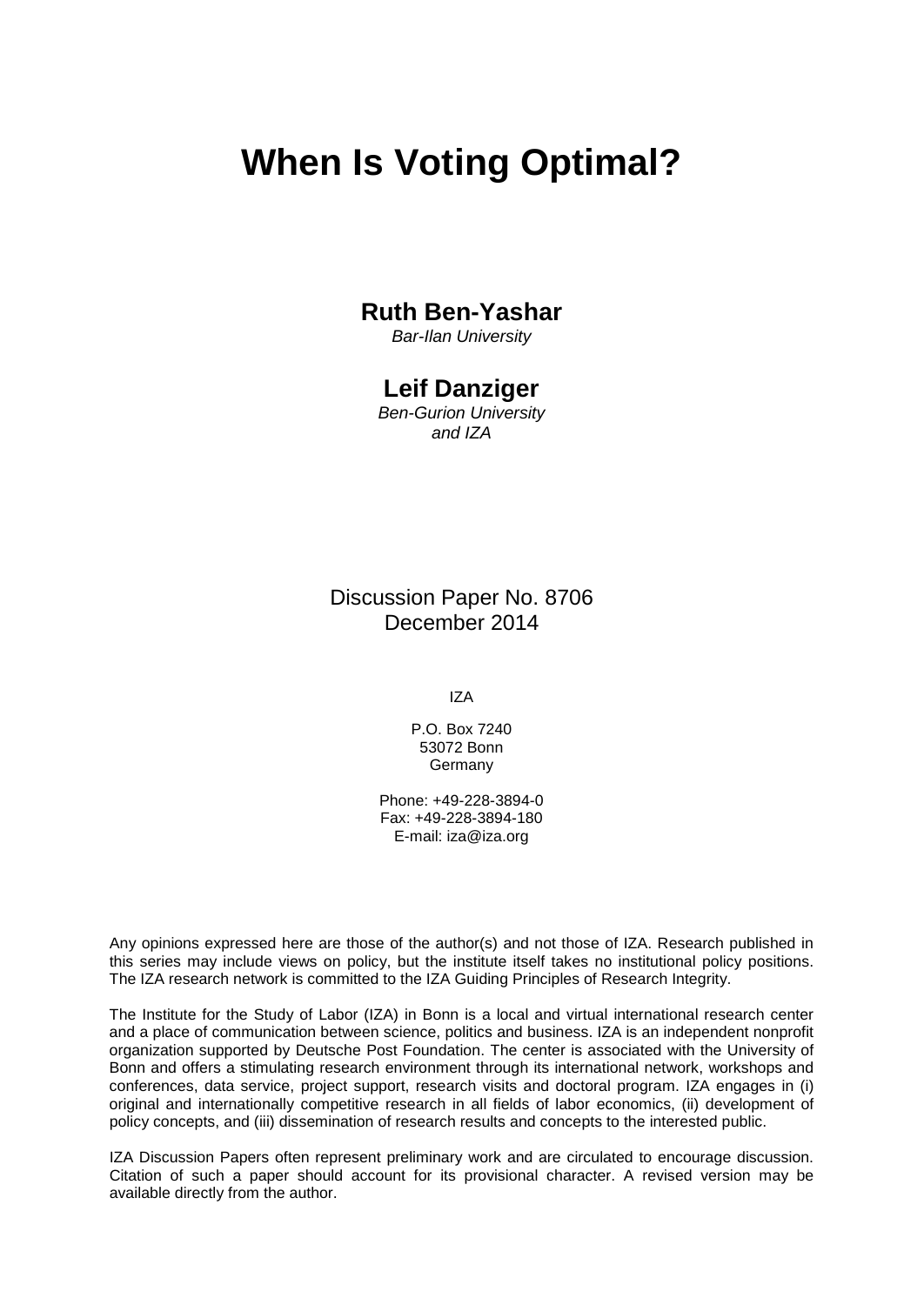IZA Discussion Paper No. 8706 December 2014

# **ABSTRACT**

# **When Is Voting Optimal?**

We consider a framework where the optimal decision rule determining the collective choice depends in a simple way on the decision makers' posterior probabilities of a particular state of nature. Nevertheless, voting is generally an inefficient way to make collective choices and this paper sheds light on the relationship between the optimal decision rule and voting mechanisms. The paper derives the conditions under which the optimal decision rule is equivalent to some well-known voting procedure (weighted supermajority, weighted majority, and simple majority) and shows that these are very stringent. The paper also considers more general voting procedures, as for example allowing for abstentions, and shows that the conditions for reaching the optimal collective choice remain very stringent.

JEL Classification: D70, D71

Keywords: voting rule, common goal, collective choice

Corresponding author:

Leif Danziger Department of Economics Ben-Gurion University 84105 Beer-Sheva Israel E-mail: [danziger@bgu.ac.il](mailto:danziger@bgu.ac.il)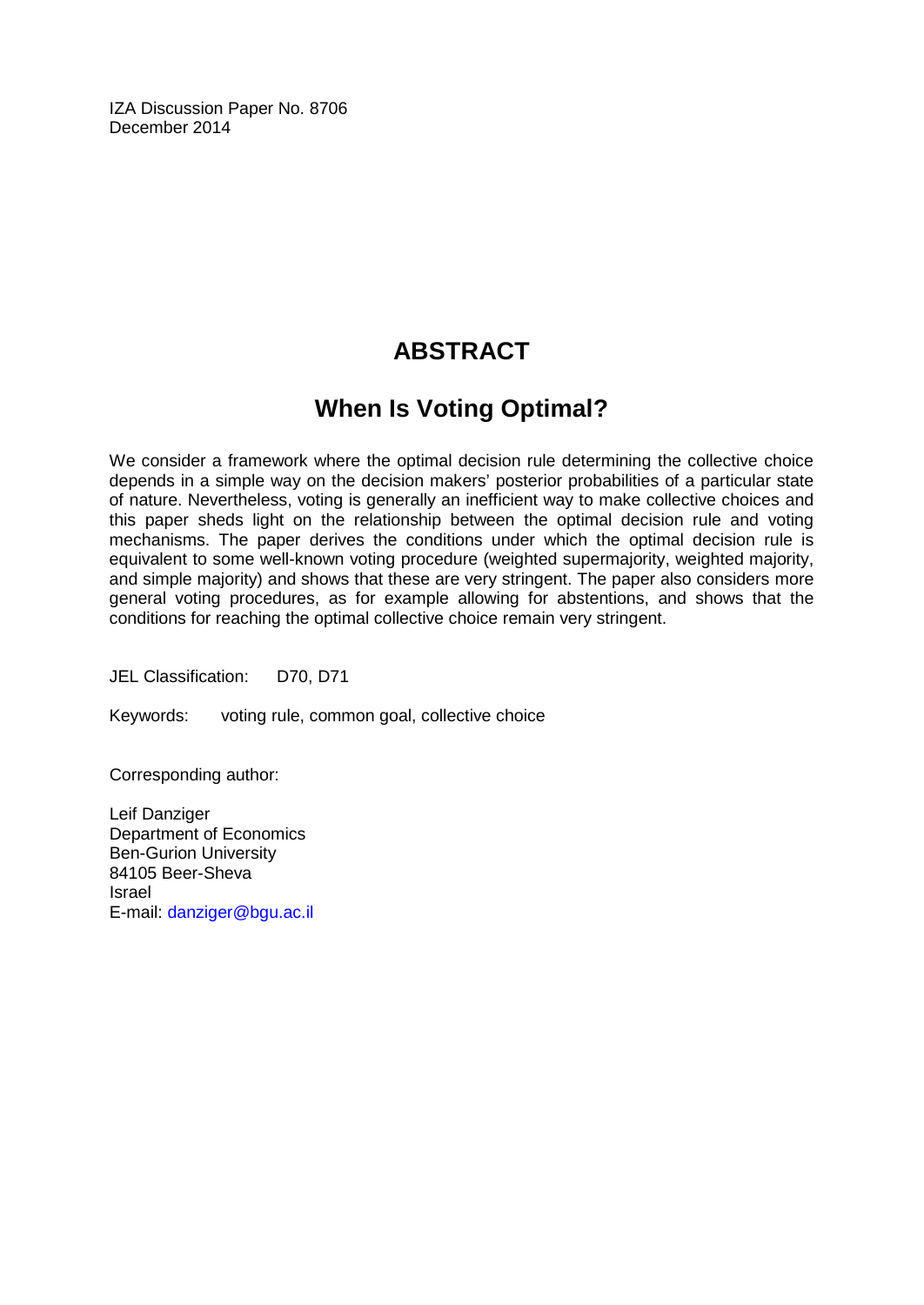### 1 Introduction

Group decision making is a common practice and has been extensively studied, especially for the case in which the decision makers share a common goal but may differ about what action should be implemented. In particular, there is a large theoretical literature about the use of voting to aggregate the opinions of different decision makers in order to choose the most desirable action. The standard assumption in this literature is that each decision maker must cast his vote either for or against a proposal and perhaps be permitted to abstain. However, even though some voting procedures weigh the votes according to the decision makers' abilities, using voting to aggregate the decision makers' opinions is generally an inefficient way of making collective choices.

If different proposals are preferred in different states of nature, the degree of certainty with which a decision maker can identify the state of nature is critical. A fundamental weakness of all common-goal voting mechanisms that we are familiar with is the presumption that each decision maker has a known and invariant probability of correctly identifying the state of nature and must vote in favor of one proposal or another.<sup>1</sup> Therefore, a decision maker may vote in favor of a proposal both if he believes it to be the correct collective choice with probability 0.99 and if he believes it to be the correct collective choice with probability 0.51. It is clear that his vote should be given considerably more weight in the former case, and the optimal collective choice may well be to accept the proposal if the probability is 0.99, but to reject it if the probability is 0.51. However, within a voting framework the decision maker is unable to signal his precise assessment of the probability that he correctly identifies the state of nature. Essentially, it is assumed that in all cases where the optimal collective choice

<sup>1</sup> Recent contributions include Ben-Yashar and Kraus (2002), Baharad and Nitzan (2007a, 2007b), Berend and Sapir (2007), Visser and Swank (2007), Christensen and Knudsen (2010), Dietrich (2010a), Dietrich and List (2010), and Csaszar and Eggers (2013). These authors all assume that each decision maker has a known decision-making ability (as perhaps derived from the decision maker's track record) represented by a given probability of correctly identifying the state of nature.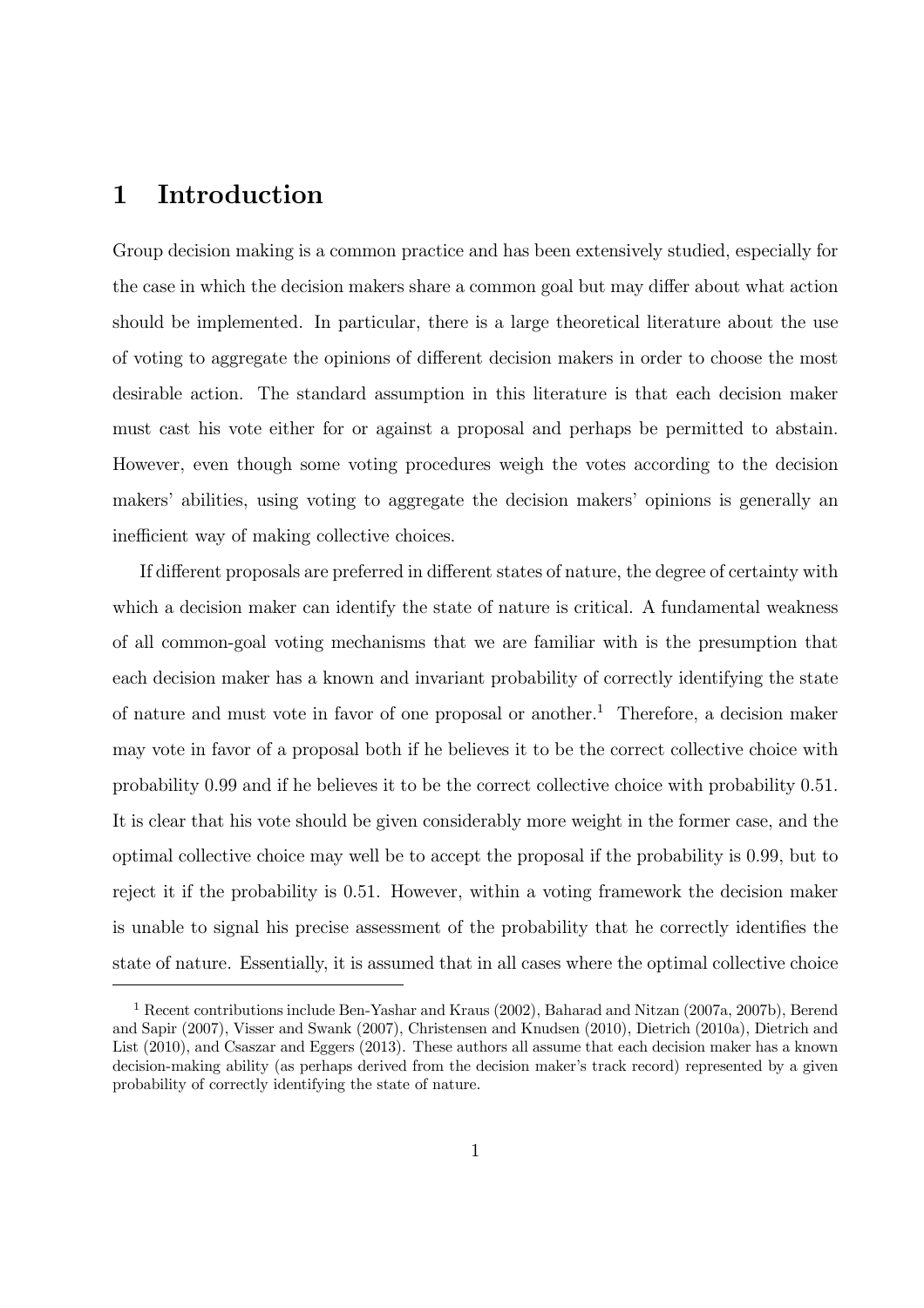is to accept a proposal, a particular decision maker has the same probability of correctly identifying when acceptance is the preferred action. In reality, though, the probability that the decision maker correctly identifies the preferred action is not uniquely given and depends on the decision maker's idiosyncratic circumstances for the particular case.

This paper is the first to consider a rule for group decision making that is generally superior to any other rule for the case in which the decision makers share a common goal but may differ about what action should be implemented. The major innovation is that each decision maker provides his posterior probability of a particular state of nature. Importantly, the posterior probability is not limited to taking just two possible values as is implicitly or explicitly assumed in most of the voting literature. Within this framework, the optimal decision rule determining the collective choice depends in a simple way on the decision makers' posterior probabilities of a particular state of nature. Nevertheless, the optimal decision rule cannot, in general, be formulated as a voting rule where the individual decision makers vote for or against a proposal.

The purpose of this paper is to shed light on the relationship between the optimal decision rule and voting mechanisms, a topic which, to the best of out knowledge, has hitherto been ignored by the literature. Thus, we derive the conditions under which the optimal decision rule is equivalent to a voting rule and show that the conditions for equivalence are very stringent. To wit, the optimal decision rule can be represented by a weighted supermajority (also called a qualified majority) voting rule<sup>2</sup> if and only if each decision maker's posterior probability of a particular state of nature can take at most two values. If the environment is symmetric (as defined in section 2), the optimal decision rule can be represented by a weighted majority voting rule if and only if these two posterior probabilities are complements (i.e., sum to unity), and by a simple majority voting rule if and only if the two values are

<sup>&</sup>lt;sup>2</sup> See Ben-Yashar and Nitzan  $(1997)$  and Fey  $(2003)$ .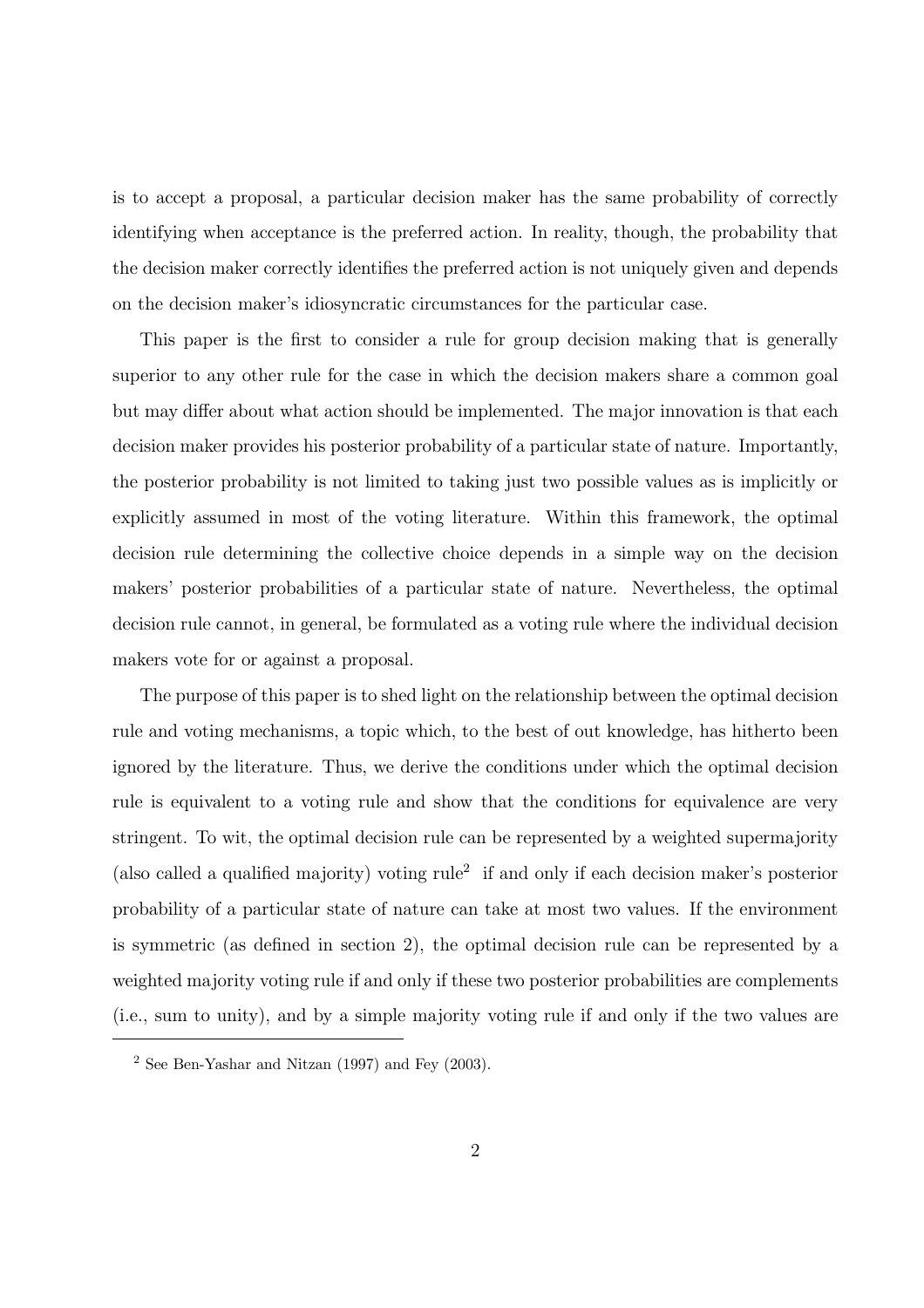complements and identical for all the decision makers.<sup>3</sup>

The framework also allows us to consider more general voting schemes. In particular, if decision makers are allowed to abstain, then the optimal decision rule can be represented by a weighted supermajority voting rule with abstentions if and only if each decision maker's posterior probability of a particular state of nature can take at most three values.

In many voting models of collective choice, a tacit assumption is that a decision maker's vote is based on a single private signal which is what limits a decision maker's posterior probability of a state of nature to taking just two values.<sup>4</sup> However, in this paper we consider a more general framework where a decision maker's posterior probability of a state need not be limited to having only two possible values. The warranted interpretation is that a decision maker may receive numerous private signals whose informational contents he combines to obtain his posterior probability of a particular state of nature. Indeed, we illustrate the inferiority of the simple majority voting rule in two cases where decision makers may receive more than a single private signal.

### 2 The Model

We consider a group of  $I \in \mathbb{N}^+$  decision makers who collectively need to decide between two mutually exclusive proposals A and B. There are two possible states of nature,  $s_A$  and  $s_B$ . The true state of nature is unknown at the time the collective choice must be made but the decision makers do know that the prior probability of state  $s_A$  is  $p_A \in (0,1)$  and of state  $s_B$ is  $1 - p_A$ .

Each decision maker  $i \in \{1, 2, ..., I\}$  provides his posterior probability  $p_{Ai} \in (0, 1)$  which

 $3$  See Nitzan and Paroush (1982), Shapley and Grofman (1984), Harstad (2005), and Barberà and Jackson (2006).

<sup>4</sup> See Ladha (1995), Young (1995), Nageeb et al. (2008), and Ben-Yashar and Danziger (2011, forthcoming). An exception is Austen-Smith and Banks (1996) who also consider the possibility that a decision maker receives two signals.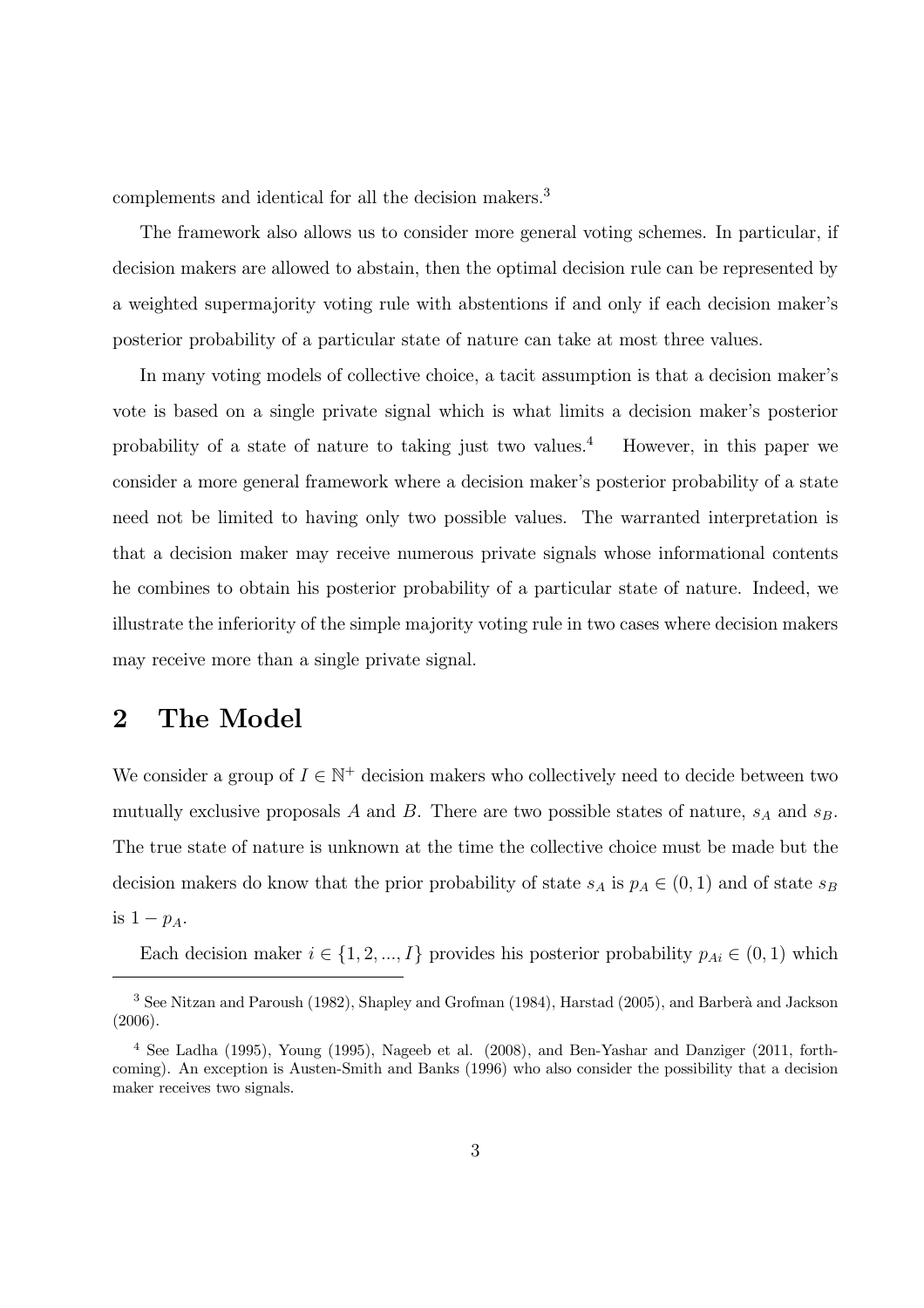is based on all his available information  $z_i$  that  $s_A$  is the state of nature. Specifically, decision maker *i*'s posterior probability  $p_{Ai}$  is given by Bayes' theorem

$$
p_{Ai} = \frac{p_A \Pr(z_i \mid s_A)}{p_A \Pr(z_i \mid s_A) + (1 - p_A) \Pr(z_i \mid s_B)}.
$$
(1)

Therefore, the odds ratio that the *i*th decision maker attaches to  $s_A$  being the true state is

$$
\psi_{Ai} \equiv \frac{p_{Ai}}{(1 - p_{Ai})\gamma} \n= \frac{\Pr(z_i \mid s_A)}{\Pr(z_i \mid s_B)},
$$

where  $\gamma \equiv p_A/(1 - p_A)$  is the common prior odds of state  $s_A$ .

Let

$$
\pi_A \equiv \frac{p_A \Pr(z_1, z_2, ..., z_I \mid s_A)}{p_A \Pr(z_1, z_2, ..., z_I \mid s_A) + (1 - p_A) \Pr(z_1, z_2, ..., z_I \mid s_B)}
$$

denote the collective probability that the  $I$  decision makers attach to  $s_A$  being the true state. Assuming that the  $z_i$ 's are conditionally independent of the state of nature, we have that

$$
\pi_A \equiv \frac{p_A \prod_i \Pr(z_i \mid s_A)}{p_A \prod_i \Pr(z_i \mid s_A) + (1 - p_A) \prod_i \Pr(z_i \mid s_B)}
$$

$$
= \frac{1}{1 + (1/\gamma) \prod_i [\Pr(z_i \mid s_B) / \Pr(z_i \mid s_A)]}.
$$

Furthermore, let

$$
\Psi_A \equiv \frac{\pi_A}{(1 - \pi_A)\gamma}
$$

denote the collective odds ratio that the decision makers attach to  $s_A$  being the true state. It follows that  $5$ 

$$
\Psi_A = \prod_i \frac{\Pr(z_i \mid A)}{\Pr(z_i \mid B)} \n= \prod_i \psi_{Ai}.
$$
\n(2)

<sup>5</sup> See Bordley (1982), Barrett and Pattanaik (1987), Dietrich (2010b), and Allard et al. (2012).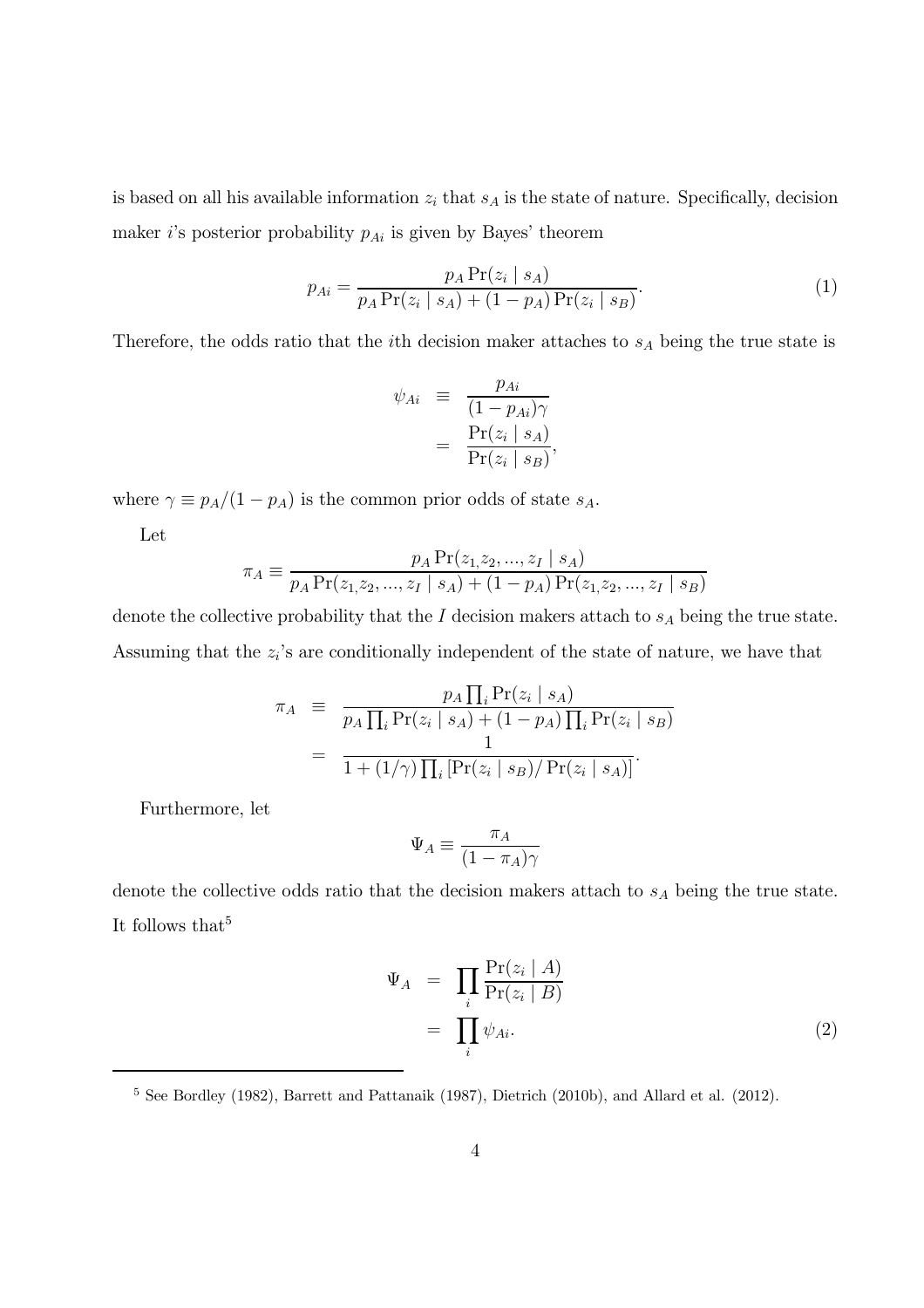The gain from implementing proposal A in state  $s_A(s_B)$  is  $G(A, s_A)$   $(G(A, s_B))$ , and the gain from implementing proposal B in state  $s_A$  ( $s_B$ ) is  $G(B, s_A)$  ( $G(B, s_B)$ ). We assume that  $G(A, s_A) > G(B, s_A)$  and  $G(B, s_B) > G(A, s_B)$  so that the largest gain in state  $s_A$  is obtained by choosing proposal  $A$  and the largest gain in state  $s_B$  is obtained by choosing proposal B.

The expected gain from choosing A given the collective probability  $\pi_A$  that the decision makers collectively attach to  $s_A$  being the correct state of nature is

$$
\pi_A G(A,s_A) + (1-\pi_A)G(A,s_B).
$$

Similarly, the expected gain from choosing B given the collective probability  $\pi_A$  is

$$
(1 - \pi_A)G(B, s_B) + \pi_A G(B, s_A).
$$

The common objective of the decision makers is to maximize the expected gain from choosing either A or B. Let  $\mathbf{G} \equiv [G(A, s_A), G(B, s_A), G(A, s_B), G(B, s_B)]$  denote the profile of the gains, and let  $\mathbf{p}_A \equiv (p_{A1}, p_{A2}, ..., p_{AI})$  denote the profile of the decision makers' posterior probabilities that  $s_A$  is the true state. The optimal decision rule is a function  $f(\mathbf{p}_A, p_A, \mathbf{G})$  that chooses A or B for any combination of the posterior probabilities and the environmental parameters, namely, the prior probability and the gains from choosing correctly and incorrectly in each state, in order to maximize the expected gain from the collective choice.

The optimal decision rule takes a simple form:

$$
f(\mathbf{p}_A, p_A, \mathbf{G}) = \begin{cases} A & \text{if } \Psi_A > \Psi_A^*, \\ B & \text{if } \Psi_A < \Psi_A^*, \\ A & \text{or } B & \text{if } \Psi_A = \Psi_A^*, \end{cases}
$$

where

$$
\Psi_A^* \equiv \frac{G(B, s_B) - G(A, s_B)}{[G(A, s_A) - G(B, s_A)]\gamma}
$$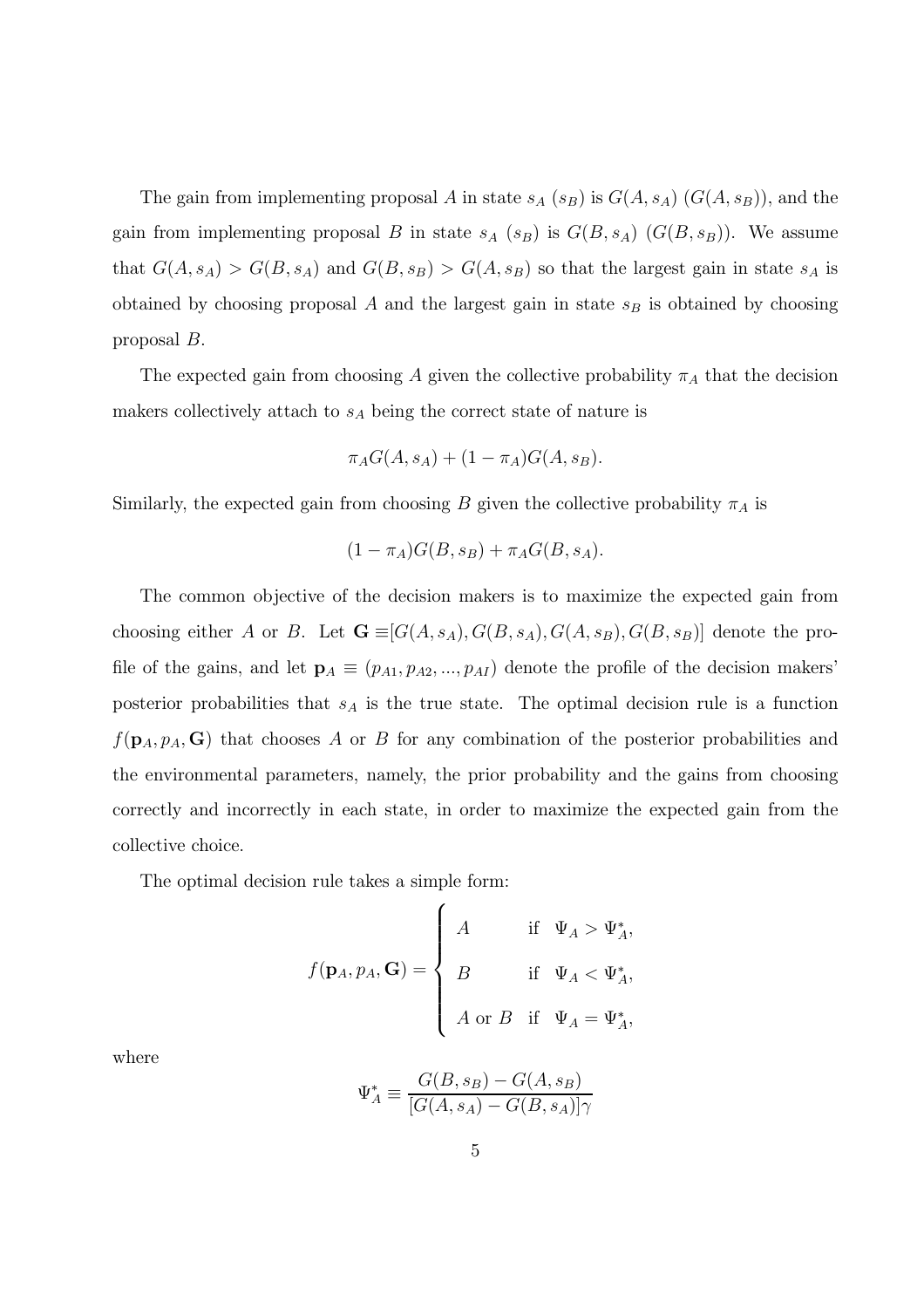is the critical value of the collective odds ratio. Any decision rule that chooses A for some  $\Psi_A \leq \Psi_A^*$  or B for some  $\Psi_A > \Psi_A^*$  is inferior. This includes all rules entailing that the decision makers' available information is not used efficiently (for example, voting rules constraining the decision makers to vote in favor of either one or the other of the proposals) or attaching importance to irrelevant information (for example, the order in which the decision makers provide their  $p_{Ai}$  or a hierarchical structure of the decision makers).

The collective choice between alternatives  $A$  and  $B$  is determined by comparing the collective odds ratio  $\Psi_A$  with its critical value  $\Psi_A^*$ . Hence, the larger the expected gain from choosing A rather than B if the state is  $s_A$ , the smaller is the critical odds ratio for which A will be chosen. In particular, if the environment is symmetric (i.e.,  $\gamma = 1$  and  $G(A, s_A) - G(B, s_A) = G(B, s_B) - G(A, s_B)$  so that the expected gain from choosing A rather than B if the state is  $s_A$  equals the expected gain from choosing B rather than A if the state is  $s_B$ ), then  $\Psi_A^* = 1$ . In that case, A is chosen if  $\Psi_A > 1$ , B is chosen if  $\Psi_A < 1$ , while A or B is chosen if  $\Psi_A = 1$ .

The optimal decision rule presumes that the decision makers are truthful when providing their posterior probabilities that  $s_A$  is the true state. It is clear, however, that it is a Nash equilibrium that each decision maker *i* is truthful when providing his  $p_{Ai}$ <sup>6</sup>

## 3 When Is Voting Optimal?

In our model, there is no constraint on the distributions of the possible values of the decision makers' posterior probabilities  $p_{Ai}$ 's, and, hence, on the possible values of their odds ratios  $\psi_{Ai}$ 's. Therefore, our framework is more general than the voting models where the decision makers are constrained to only providing dichotomous information by voting for proposal

<sup>6</sup> With a nonoptimal decision rule, strategic considerations may play an important role. See Austen-Smith and Banks (1996), Feddersen and Pesendorfer (1996, 1998), Dekel and Piccione (2000), Persico (2004), Gerardi and Yariv (2007), Ben-Yashar and Milchtaich (2007), and Oliveros (2013).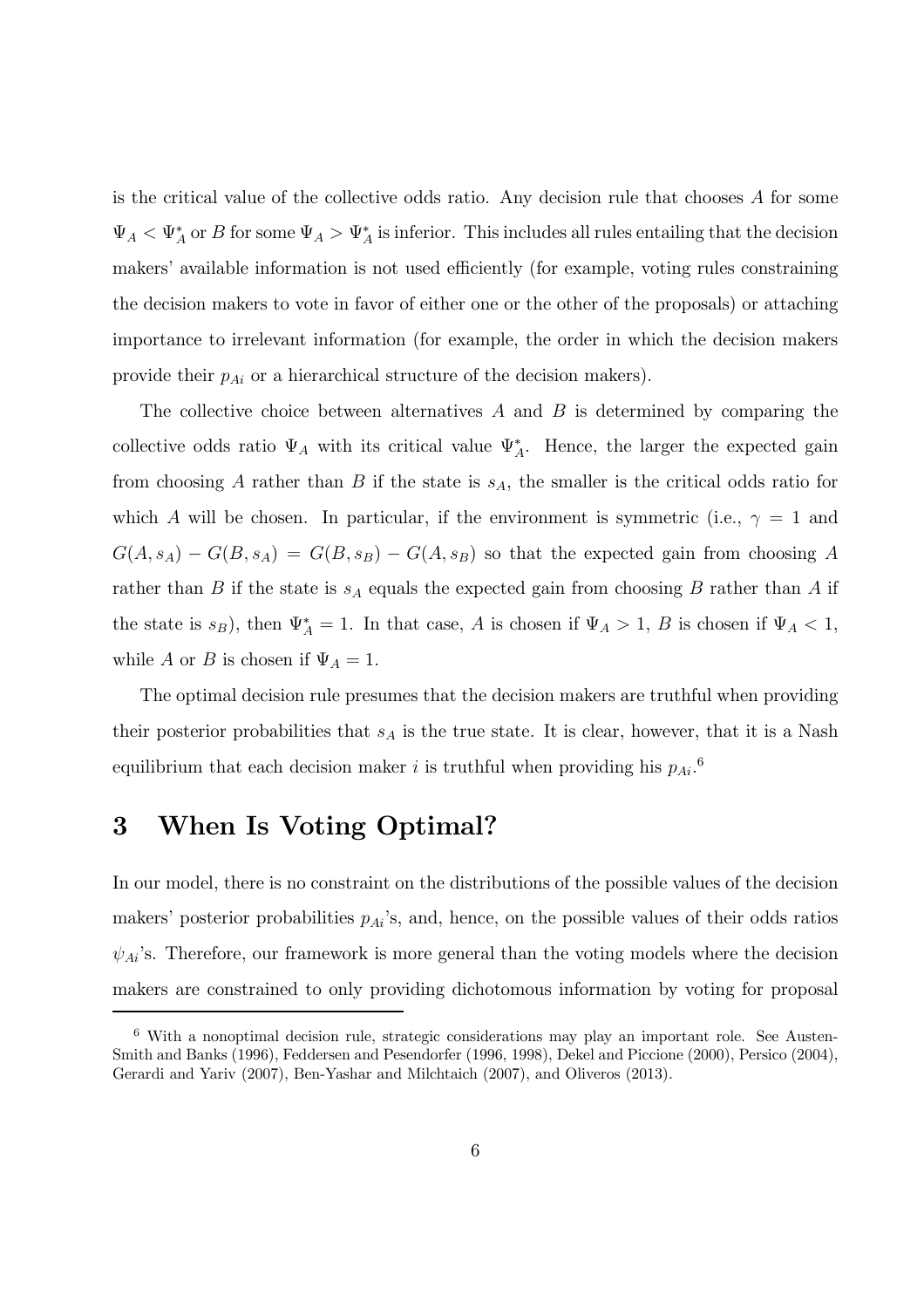A or proposal B. Accordingly, if at least one decision maker's available information  $p_{Ai}$ can take more than two different values, the decision maker will be unable to provide exact information about his  $p_{Ai}$  as he is forced to make the same vote for at least two different  $p_{Ai}$  values. Hence, his available information cannot be precisely represented by a vote for proposal A or proposal B.

Consider the special case that each decision maker's  $p_{Ai}$  and hence  $\psi_{Ai}$  can take at most two different values. We now prove that only in this special case is the optimal decision rule equivalent to the optimally weighted supermajority voting rule. A weighted supermajority voting rule, which is the most refined voting mechanism, gives the different decision makers' votes for A and B different individualized weights, and A is chosen if the value of the sum of the weighted votes for A less the sum of the weighted votes for B exceeds a certain threshold,  $B$  is chosen if this value is less than the threshold, and  $A$  or  $B$  is chosen if the value equals the threshold.

**Theorem 1:** The optimal decision rule  $f(\mathbf{p}_A, p_A, \mathbf{G})$  can be represented by a weighted supermajority voting rule if and only if each decision maker's odds ratio can take at most two different values, i.e.,  $\psi_{Ai} \in \{\xi_i, \xi'_i\} \ \forall i$ .

Proof: (1) We first prove that if each decision maker's odds ratio can take at most two different values, the optimal decision rule can be represented by a weighted supermajority voting rule. Suppose that the *i*th decision maker votes for A if  $\psi_{Ai} = \xi_i$ , for B if  $\psi_{Ai} = \xi'_i$ i and  $\xi_i \neq \xi'_i$ ', and for A or B if  $\xi_i = \xi'_i$  $i'$ . Furthermore, suppose that his vote is weighted by  $\ln \psi_{Ai}$  if he votes for A and by  $-\ln \psi_{Ai}$  if he votes for  $B$ <sup>7</sup>. If  $I_A \subseteq I$  denotes the set of decision makers who vote for A, then the weighted votes for A less the weighted votes for B

<sup>&</sup>lt;sup>7</sup> If  $\xi_i = \xi'_i$ , then  $\psi_{Ai} = 1$ . In this case,  $\ln \psi_{Ai} = 0$  and it does not matter whether the decision maker votes for A or B. Similarly, in the proofs of Corollary 1 and 2 and Theorem 2, if  $\psi_{Ai} = 1$ , then  $\ln \psi_{Ai} = 0$ and it does not matter whether the decision maker votes for A or B (or, in the case of Theorem 2, abstains).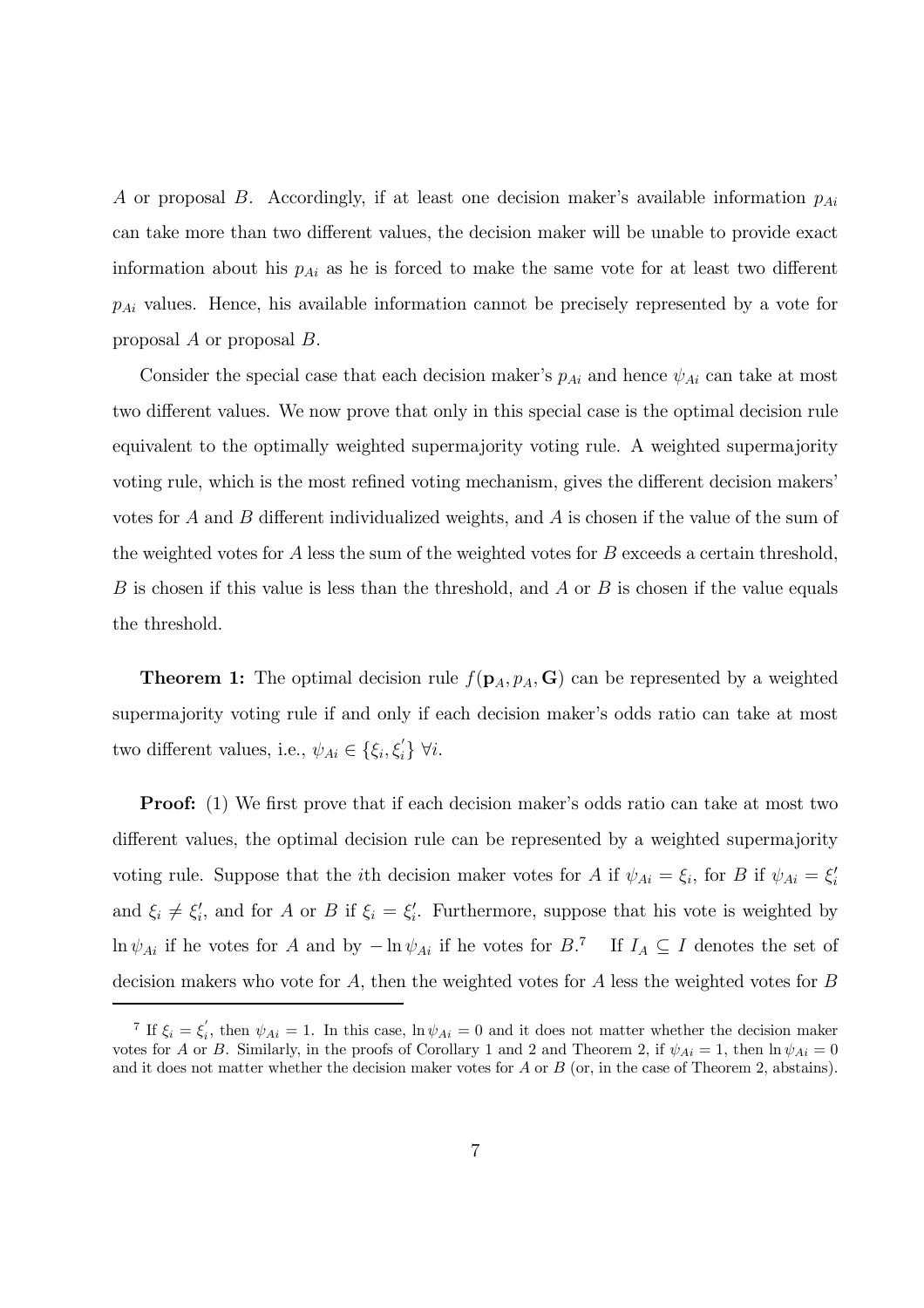$$
\sum_{i \in I_A} \ln \xi_i - \sum_{i \notin I_A} (-\ln \xi'_i)
$$
  
= 
$$
\sum_{i \in I_A} \ln \xi_i + \sum_{i \notin I_A} \ln \xi'_i
$$
  
= 
$$
\ln \Psi_A.
$$

With  $\ln \Psi_A^*$  being the threshold, A is chosen if  $\Psi_A > \Psi_A^*$ , B is chosen if  $\Psi_A < \Psi_A^*$ , and A or B is chosen if  $\Psi_A = \Psi_A^*$ . Thus, there exists a weighted supermajority voting rule that leads to the optimal decision.

(2) We next prove that if at least one decision maker's odds ratio can take three or more different values, the optimal decision rule cannot be represented by a weighted supermajority voting rule. The logic is that at least one of the decision makers is forced to cast the same vote for two or more different odds ratios. Specifically, we will show that there will be at least two cases where one decision maker votes for A and the other for B, with the optimal collective choice being  $A$  in one of the cases and  $B$  in the other. That is, the collective choice may not be optimal.

Since the optimal decision rule is defined for any given combination of the profile of posterior probabilities  $p_A$  and the environmental parameters  $p_A$  and  $G$ , it suffices to show this impossibility for particular values of the  $\psi_{Ai}$ 's in a symmetric environment. Suppose that there are two decision makers. Further, suppose that decision maker 1 has two possible odds ratios,  $\psi_{A1} \in \{v^{-1}, v\}, v > 1$ , and that decision maker 2 has at least three possible odds ratios,  $\psi_{A2} \in \{v^{-2}, 1, v^2, v^3, \dots, v^n\}, n \ge 2$ , and that  $\Psi_A^* = 1$ . The optimal collective choice is then A if  $\psi_{A2} \in \{v^2, v^3, \dots, v^n\}$ , or if  $\psi_{A1} = v$  and  $\psi_{A2} = 1$ . The optimal collective choice is *B* if  $\psi_{A2} = v^{-2}$ , or if  $\psi_{A1} = v^{-1}$  and  $\psi_{A2} = 1$ .

If decision maker 2 votes the same whether he has  $\psi_{A2} \in \{v^2, v^3, \dots, v^n\}$  or  $\psi_{A2} = 1$ , and the collective choice is A if  $\psi_{A2} \in \{v^2, v^3, \dots, v^n\}$  (which is optimal), then the collective choice is also A (which may not be optimal) if  $\psi_{A2} = 1$ , independently of  $\psi_{A1}$ . That is,

is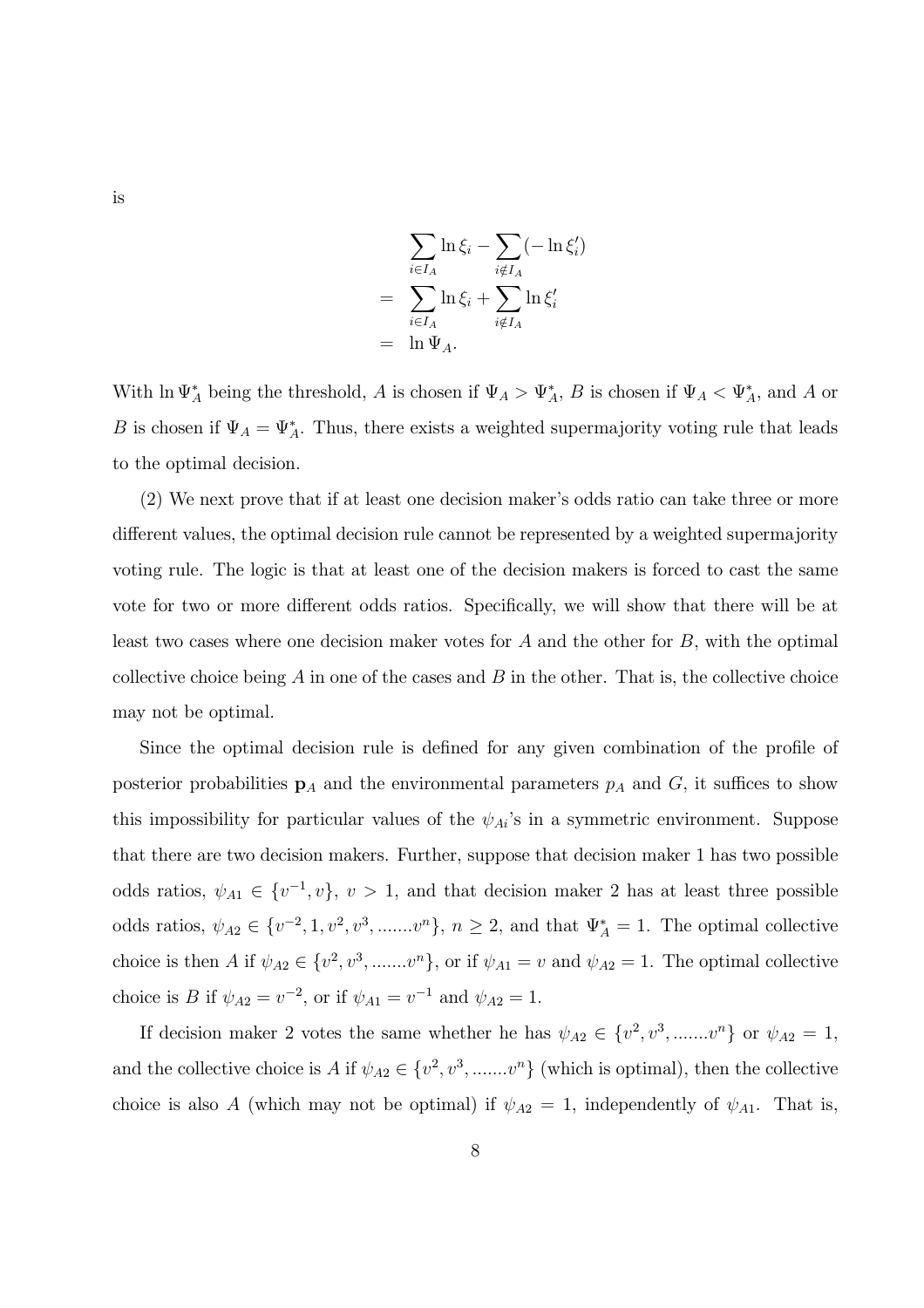if  $\psi_{A2} = 1$  and  $\psi_{A1} = v^{-1}$ , then B will not be chosen even though it is optimal. On the other hand, if decision maker 2 votes the same whether he has  $\psi_{A2} = v^{-2}$  or  $\psi_{A2} = 1$ , and the collective choice is B if  $\psi_{A2} = v^{-2}$  (which is optimal), then the collective choice is also B (which may not be optimal) if  $\psi_{A2} = 1$ , independently of  $\psi_{A1}$ . That is, if  $\psi_{A2} = 1$  and  $\psi_{A1} = v$ , then A will not be chosen even though it is optimal. Finally, if decision maker 2 votes the same whether he has  $\psi_{A2} \in \{v^2, v^3, \dots, v^n\}$  or  $\psi_{A2} = v^{-2}$ , then the collective choice does not depend on decision maker 1's odds ratio. That is, the collective choice is not optimal. It follows that the optimal decision rule cannot be represented by a weighted supermajority voting rule if at least one of the decision maker's odds ratio can take three or more different values.  $\Box$ 

Accordingly, if the optimal decision can be reached by a weighted supermajority voting rule, knowledge of the decision makers' odds ratios is equivalent to knowing how each of the decision makers vote and possessing the information needed to calculate the optimal weight for each decision maker's vote.

To obtain an important implication of Theorem 1, suppose that each decision maker's  $p_{Ai}$  and hence their odds ratio can take at most two different values, and also that the  $p_{Ai}$ 's are complements and hence the odds ratio are reciprocals, i.e.,  $\xi_i' = 1/\xi_i$ ,  $\forall i$ . Furthermore, suppose that the environment is symmetric so that  $\Psi_A^* = 1$ . Theorem 1 then implies that the optimal decision rule  $f(\mathbf{p}_A, p_A, \mathbf{G})$  that chooses A or B for any combination of the posterior probabilities and the environmental parameters is equivalent to a weighted majority voting rule. That is, the different decision makers' votes are given different individualized weights that are identical for  $A$  and  $B$ , and  $A$  is chosen if the value of the sum of the weighted votes for A less the sum of the weighted votes for B is positive, B is chosen if the value is negative, and  $A$  or  $B$  is chosen if the value equals zero. In other words, Theorem 1 implies the following corollary: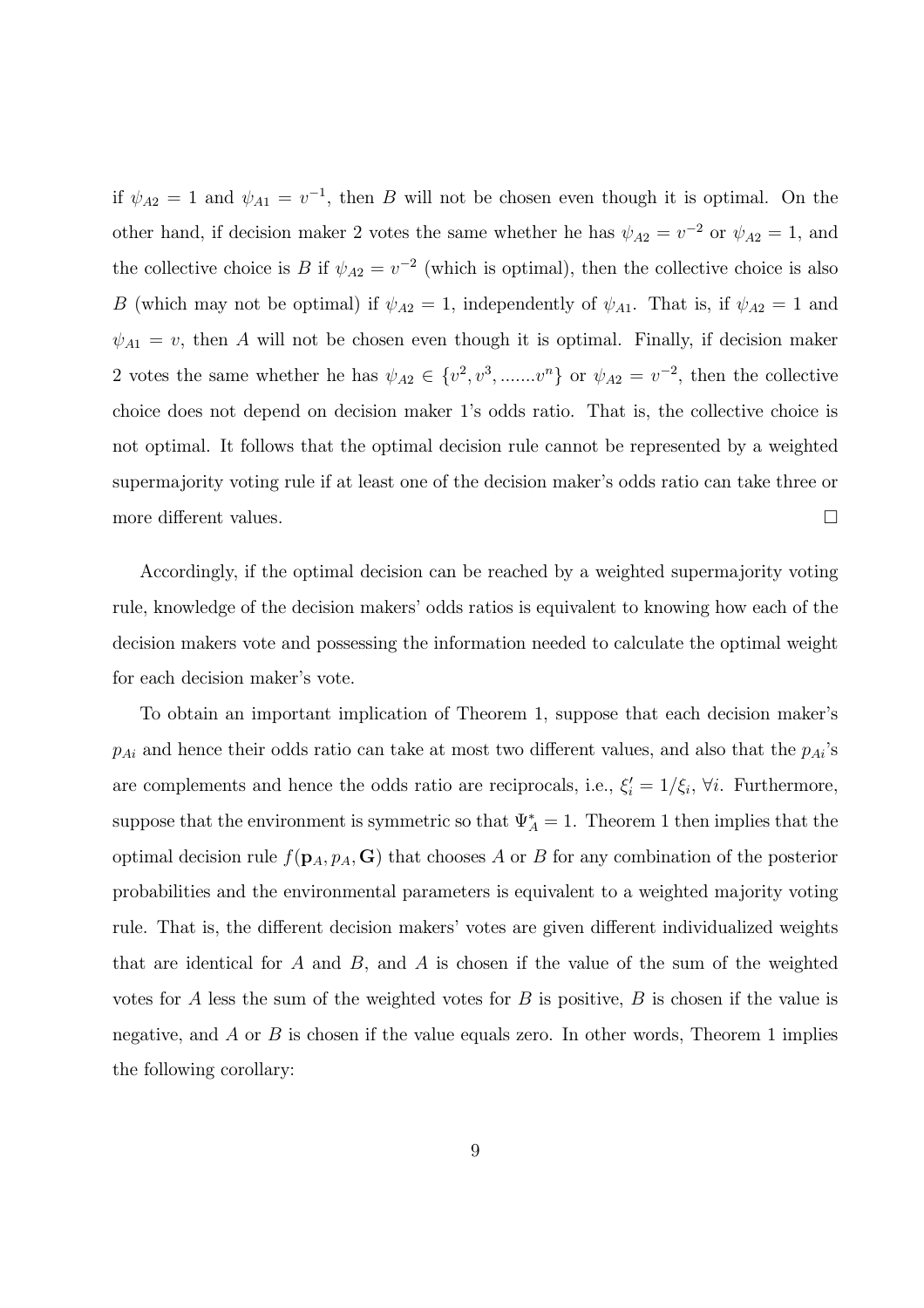Corollary 1: Suppose that the environment is symmetric. Then the optimal decision rule  $f(\mathbf{p}_A, p_A, \mathbf{G})$  can be represented by a weighted majority voting rule if and only if each decision maker's odds ratio can take at most two values that are reciprocals, i.e.,  $\psi_{Ai} \in \{\xi_i, 1/\xi_i\}$   $\forall i$ .

**Proof:** (1) We first prove that the optimal decision rule can be represented by a weighted majority voting rule. Assume, without loss of generality, that  $\xi_i \geq 1$ , and suppose that the ith decision maker votes for A if  $\psi_{Ai} > 1$ , for B if  $\psi_{Ai} < 1$ , and for A or B if  $\psi_{Ai} = 1$ . Furthermore, suppose that his vote is weighted by  $\ln \psi_{Ai}$  if he votes for A, and by  $-\ln \psi_{Ai}$ if he votes for  $B$ . The weighted votes for  $A$  less the weighted votes for  $B$  is

$$
\sum_{i \in I_A} \ln \xi_i - \sum_{i \notin I_A} - \ln \left( \frac{1}{\xi_i} \right)
$$
  
= 
$$
\sum_{i \in I_A} \ln \xi_i + \sum_{i \notin I_A} \ln \left( \frac{1}{\xi_i} \right)
$$
  
= 
$$
\sum_{i=1}^{I} \ln \psi_{Ai}
$$
  
= 
$$
\ln \Psi_A.
$$

In a symmetric environment  $\Psi_A^* = 1 \Leftrightarrow \ln \Psi_A^* = 0$ . It follows then that A is chosen if  $\Psi_A > 1$ , B is chosen if  $\Psi_A < 1$ , and A or B is chosen if  $\Psi_A = 1$ . Thus, there exists a weighted majority voting rule that leads to the optimal collective choice.

(2) We next prove that if at least one decision maker's odds ratios can take more than two values or if the decision maker's odds ratios are not reciprocals, the optimal decision rule cannot be represented by a weighted majority voting rule. Since a weighted majority voting rule is a special case of a weighted supermajority voting rule, we only need to show that if the decision makers' odds ratio can take only two values, the optimal decision rule cannot be represented by a weighted majority voting rule unless the odds ratios are reciprocals. Since the optimal decision rule is defined for any given profile  $p_A$ , it suffices to show this impossibility for particular values of the  $\psi_{Ai}$ 's. Suppose, therefore, that there are two decision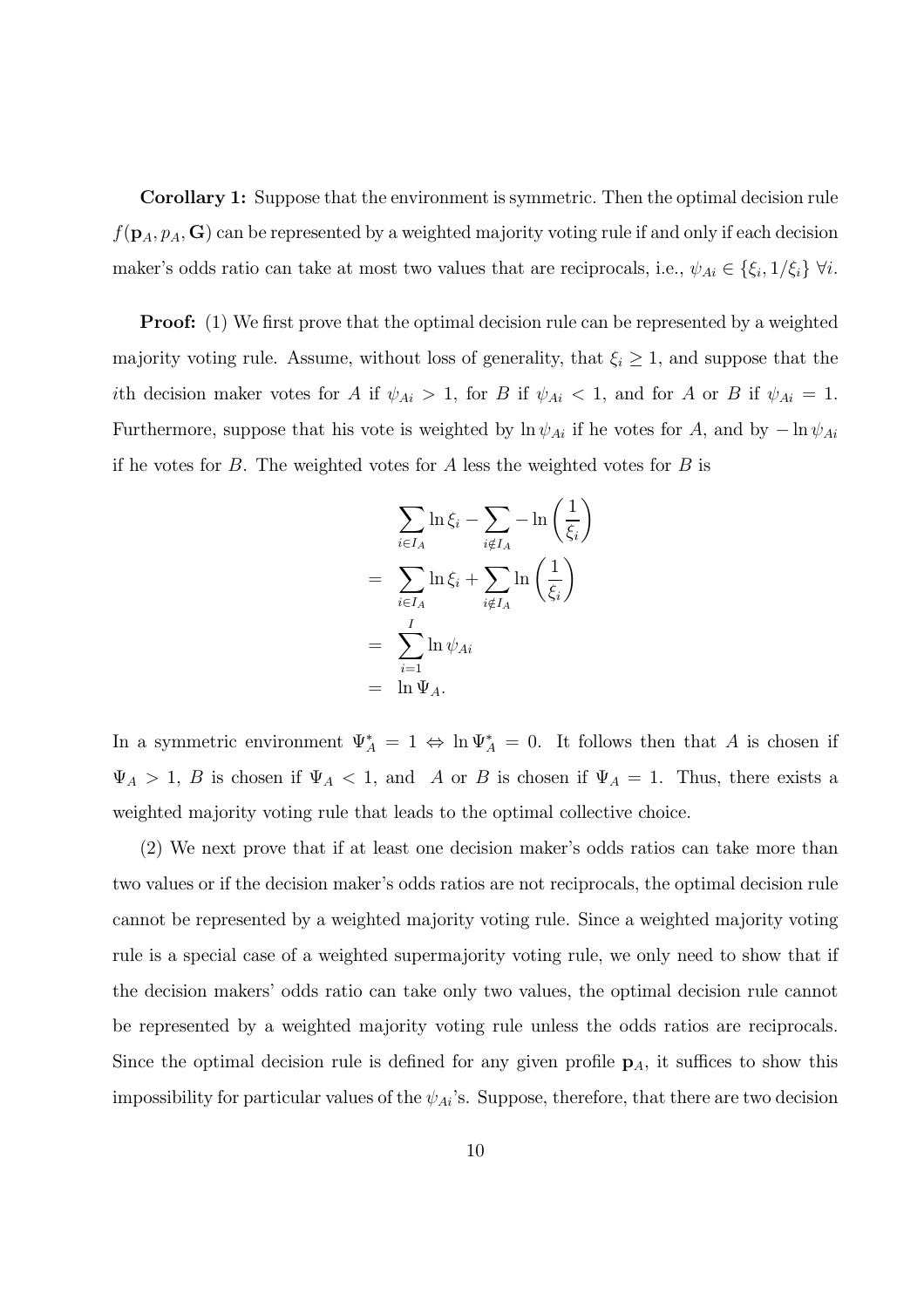makers and that  $\psi_{A1} \in \{v^{-1}, v^2\}$  and  $\psi_{A2} \in \{v^{-1}, v^2\}$ ,  $v > 1$ . The optimal decision is then A if  $\psi_{A1} = v^2$  or if  $\psi_{A2} = v^2$ , and B if  $\psi_{A1} = \psi_{A2} = v^{-1}$ . Thus, if the weight of decision maker 1 is  $w_1$  and of decision maker 2 is  $w_2$ , then in order for A to always be chosen if  $\psi_{A1} = v^2$  it must be the case that  $w_1 - w_2 > 0$ , while in order for A to always be chosen if  $\psi_{A2} = v^2$  it must be the case that  $w_2 - w_1 > 0$ , which is impossible.

Suppose, as above, that the decision makers'  $p_{Ai}$ 's can take at most two values which are complements, and hence their odds ratios can take at most two values which are reciprocals, and in addition that the decision makers are homogeneous. Then  $\{\xi_i, \xi'_i\} = \{\xi, 1/\xi\}, \forall i$ . It then follows that in a symmetric environment, the optimal decision rule is equivalent to a simple majority voting rule. That is,  $A$  is chosen if a majority votes for  $A, B$  is chosen if a majority votes for  $B$ , and  $A$  or  $B$  is chosen if the same number of decision makers vote for A and B. More precisely, Theorem 1 also implies the following corollary:

Corollary 2: Suppose that the environment is symmetric. Then the optimal decision rule  $f(\mathbf{p}_A, p_A, \mathbf{G})$  can be represented by a simple majority rule if and only if the decision makers are homogeneous and each decision maker's odds ratio can take at most two values that are reciprocals, i.e.,  $\psi_{Ai} \in \{\xi, 1/\xi\}$   $\forall i$ .

**Proof:** (1) We first prove that the optimal decision rule can be represented by a simple majority voting rule. Assume, without loss of generality, that  $\xi_i \geq 1$ , and suppose that the ith decision maker votes for A if  $\psi_{Ai} > 1$ , for B if  $\psi_{Ai} < 1$ , and for A or B if  $\psi_{Ai} = 1$ . Suppose also that the decision maker's vote is weighted by  $\ln \psi_{Ai}$  if he votes for A, and by  $-\ln \psi_{Ai}$  if he votes for B. The weighted votes for A less the weighted votes for B is

$$
\sum_{i \in I_A} \ln \xi - \sum_{i \notin I_A} - \ln \left( \frac{1}{\xi} \right)
$$

$$
= \sum_{i=1}^{I} \ln \psi_{Ai}
$$

$$
= \ln \Psi_A.
$$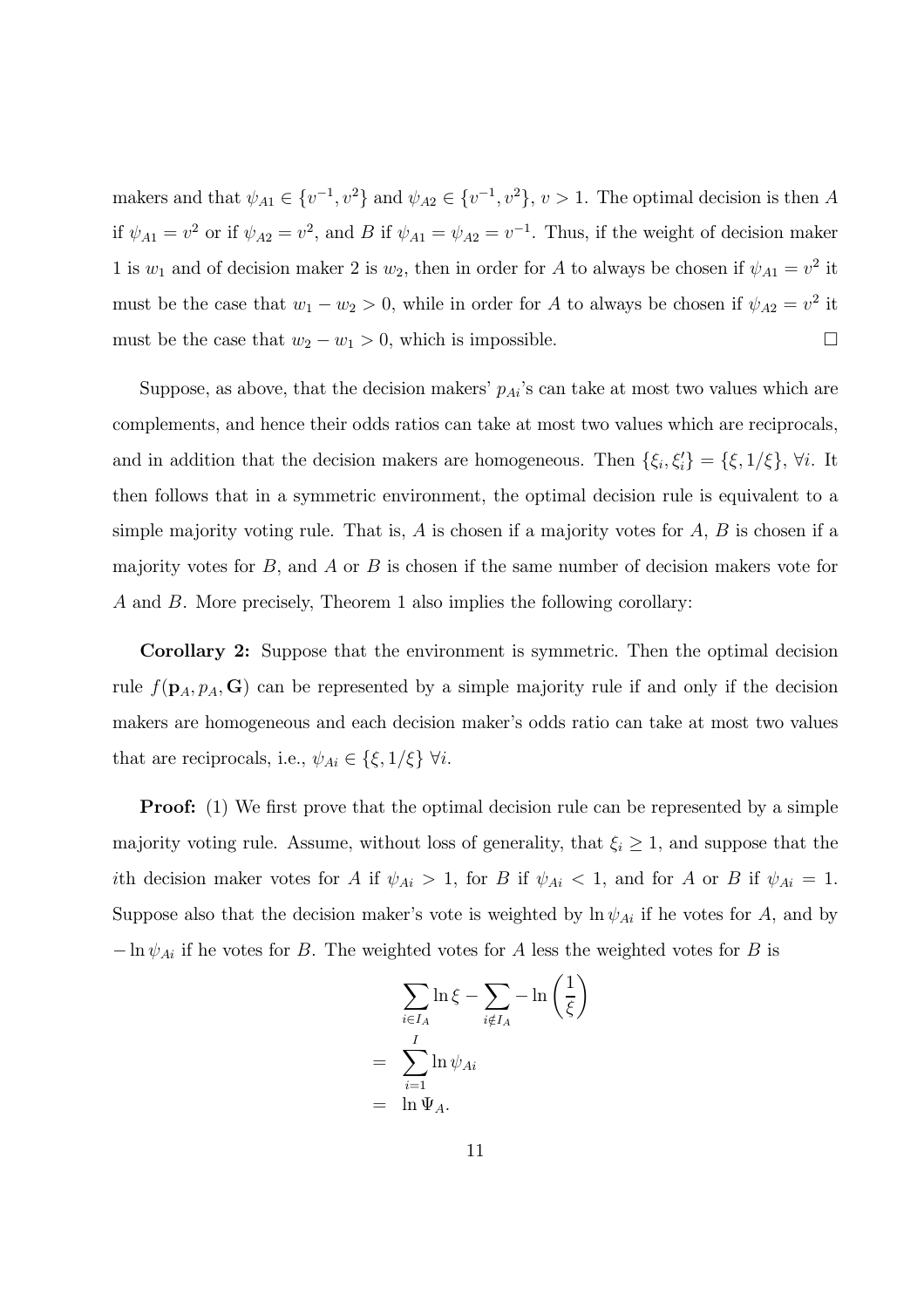Furthermore,

$$
\Psi_A \geq 1
$$
  
\n
$$
\Leftrightarrow \xi^{I_A - (I - I_A)} \geq 1
$$
  
\n
$$
\Leftrightarrow I_A \geq \frac{1}{2}I.
$$

It follows that A is chosen if  $\Psi_A > 1 \Leftrightarrow I_A > \frac{1}{2}A$ , B is chosen if  $\Psi_A < 1 \Leftrightarrow I_A < \frac{1}{2}A$ , and A or B is chosen if  $\Psi_A = 1 \Leftrightarrow I_A = \frac{1}{2}A$ . Consequently, a simple majority voting rule leads to the optimal decision.

(2) We next prove that if at least one decision maker's odds ratios can take more than two values, or if the decision makers are not homogenous, or if the decision maker's odds ratios are not reciprocals, the optimal decision rule cannot be represented by a simple majority voting rule. Since a simple majority voting rule is a special case of a weighted majority voting rule, we only need to show that if the decision makers' odds ratio can take only two values that are reciprocals, the optimal decision rule cannot be represented by a simple majority voting rule unless the decision makers are homogenous. Since the optimal decision rule is defined for any given profile  $\mathbf{p}_A$ , it suffices to show this impossibility for particular values of the  $\psi_{Ai}$ 's. Suppose, therefore, that there are three decision makers and that  $\psi_{A1} \in \{v^{-3}, v^3\},$  $\psi_{A2} \in \{v^{-1}, v\}$ , and  $\psi_{A3} \in \{v^{-1}, v\}$ ,  $v > 1$ . The optimal decision is then A if  $\psi_{A1} = v^3$ and B if  $\psi_{A1} = v^{-3}$ , independently of  $\psi_{A2}$  and  $\psi_{A3}$ . However, if  $\psi_{A1} = v^3$ ,  $\psi_{A2} = v^{-1}$ , and  $\psi_{A3} = v^{-1}$ , and the optimal decision is A, a simple majority voting rule would choose B.  $\Box$ 

The standard voting model forces decision makers to vote for one of two options and does not permit abstentions. However, it is simple to generalize that model to include abstentions. In particular, if the decision makers have at most three different  $p_{Ai}$ 's and hence odds ratios, the optimal decision is equivalent to a weighted supermajority voting rule with abstentions. That is, suppose that the different decision makers' votes for  $A$  and  $B$  as well as their abstentions are given different individualized weights. Then A is chosen if the value of the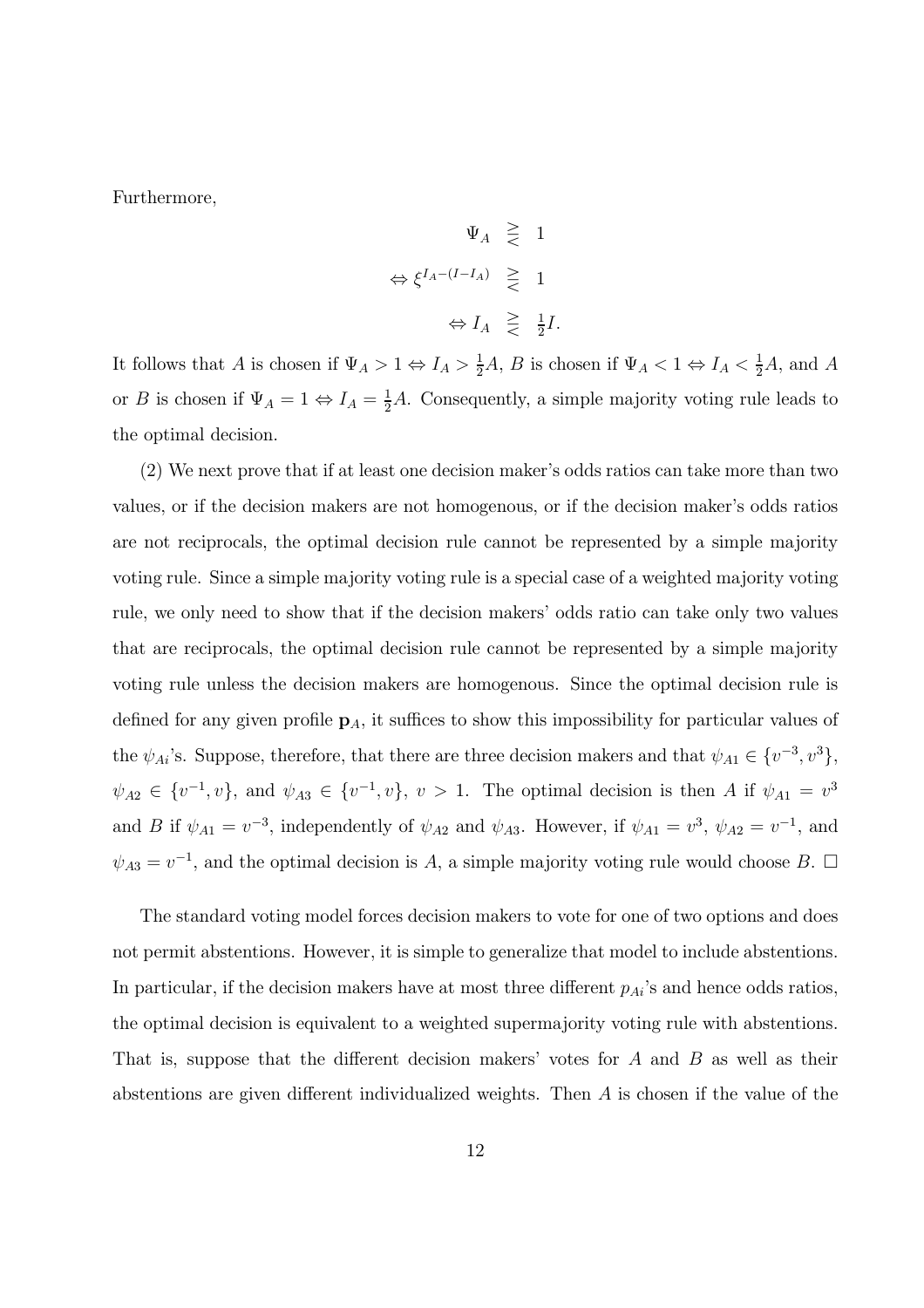sum of the different decision makers' weighted votes for A less the sum of the weighted votes for B and the weighted abstentions exceeds a certain threshold, B is chosen if this value is less than the threshold, and  $A$  or  $B$  is chosen if this value is equal to the threshold. Thus,

Theorem 2: The optimal decision rule can be represented by a weighted supermajority voting rule with abstentions if and only if each decision maker's odds ratio can take at most three different values, i.e.,  $\psi_{Ai} \in \{\xi_i, \xi'_i, \xi''_i\} \ \forall i$ .

**Proof:** (1) We first prove that if each decision maker's odds ratio can take at most three different values, the optimal decision rule can be represented by a weighted supermajority voting rule with abstentions. Suppose, therefore, that the ith decision maker votes for A if  $\psi_{Ai} = \xi_i$ , for B if  $\psi_{Ai} = \xi'_i$  $\zeta_i'$ , and abstains if  $\psi_{Ai} = \xi_i''$  $i$ . Furthermore, suppose that if he votes for A then his weight is  $\ln \psi_{Ai}$ , and if he votes for B or abstains then his weight is  $-\ln \psi_{Ai}$ .

If  $I_B \subseteq I$  denotes the set of decision makers who vote for B, then the weighted votes for A less the weighted votes for B and the weighted abstentions are

$$
\sum_{i \in I_A} \ln \xi_i - \sum_{i \in I_B} (-\ln \xi'_i) - \sum_{i \notin (I_A \cup I_B)} (-\ln \xi''_i)
$$
  
=  $\ln \Psi_A$ .

With  $\ln \Psi_A^*$  being the threshold, A is chosen if  $\Psi_A > \Psi_A^*$ , B is chosen if  $\Psi_A < \Psi_A^*$ , and A or B is chosen if  $\Psi_A = \Psi_A^*$ . Thus, there exists a weighted supermajority voting rule with abstentions that leads to the optimal decision.

(2) We next prove that if at least one decision maker's odds ratio can take four or more different values, the optimal decision rule cannot be represented by a weighted supermajority voting rule with abstentions. Since the optimal decision rule is defined for any given profile  $\mathbf{p}_A$  and thus for all possible values of  $\psi_{Ai}$   $\forall i$ , it suffices to show this impossibility for particular values of the  $\psi_{Ai}$ 's. Therefore, suppose that there are two decision makers. Decision maker 1 has three possible odds ratios,  $\psi_{A1} \in \{v^{-1}, 1, v\}$ ,  $v > 1$ , and decision maker 2 has at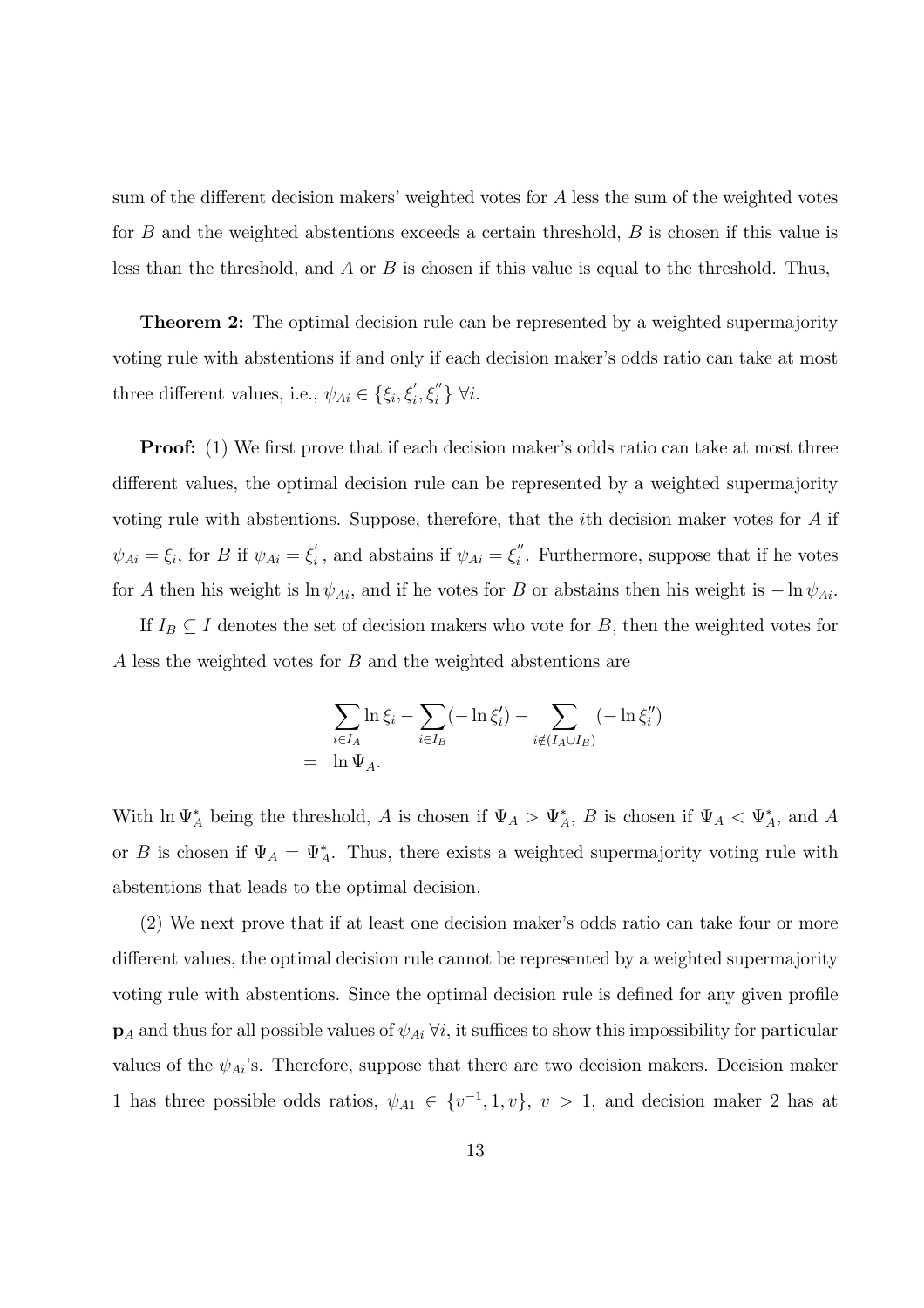least four possible odds ratios,  $\psi_{A2} \in \{v^{-2}, v^{-1/2}, v^{1/2}, v^2, v^3, \dots, v^n\}, n \ge 2$ , and that  $\Psi_A^* = 1$ . The optimal collective choice is then A if  $\psi_{A2} \in \{v^2, v^3, \dots, v^n\}$ , or if  $\psi_{A1} = v$ and  $\psi_{A2} \in \{v^{-1/2}, v^{1/2}\}\$ , or if  $\psi_{A1} = 1$  and  $\psi_{A2} = v^{1/2}$ . The optimal collective choice is B if  $\psi_{A2} = v^{-2}$ , or if  $\psi_{A1} = v^{-1}$  and  $\psi_{A2} \in \{v^{-1/2}, v^{1/2}\}$ , or if  $\psi_{A1} = 1$  and  $\psi_{A2} = v^{-1/2}$ .

By the same logic as in part (2) of the proof of Theorem 1, there are at least two cases where one decision maker votes for  $A$  and the other for  $B$ , with the optimal collective choice being  $A$  in one of the cases and  $B$  in the other. The collective choice may therefore not be optimal. As a consequence, the optimal decision rule cannot be represented by a weighted supermajority voting rule with abstentions if at least one of the decision maker's odds ratio can take four or more different values.  $\Box$ 

The crucial assumption in Theorem 2, as in Theorem 1, is that the number of different voting options is at least equal to the number of a decision maker's possible  $p_{Ai}$ 's and odds ratios. As a result, a decision maker's vote is able to convey exact information about his odds ratio. This would not be possible if the number of voting options is less than the number of a decision maker's possible  $p_{Ai}$ 's and odds ratios. Thus, if decision makers are only allowed to vote for  $A$  or  $B$  with no possibility of abstention, but have three odds ratios, then a decision maker's vote cannot uniquely identify the underlying odds ratio.

Consider the case where decision makers, in addition to being able to vote for A, B, and to abstain, can also choose not to vote at all. If each decision maker's odds ratio can take at most four different values, it is straightforward to show that the optimal decision rule is equivalent to a weighted supermajority voting rule with abstentions and non-voters, where each of these four possibilities corresponds to one of a decision maker's odds ratios.

More generally, suppose that the number of a decision maker's different voting options is at least equal to the number of his possible odds ratios (for example, he can "vote strongly for A", "vote weakly for A", etc.). The optimal collective choice can then be reached by a voting rule which gives different individualized weights to each of a decision maker's voting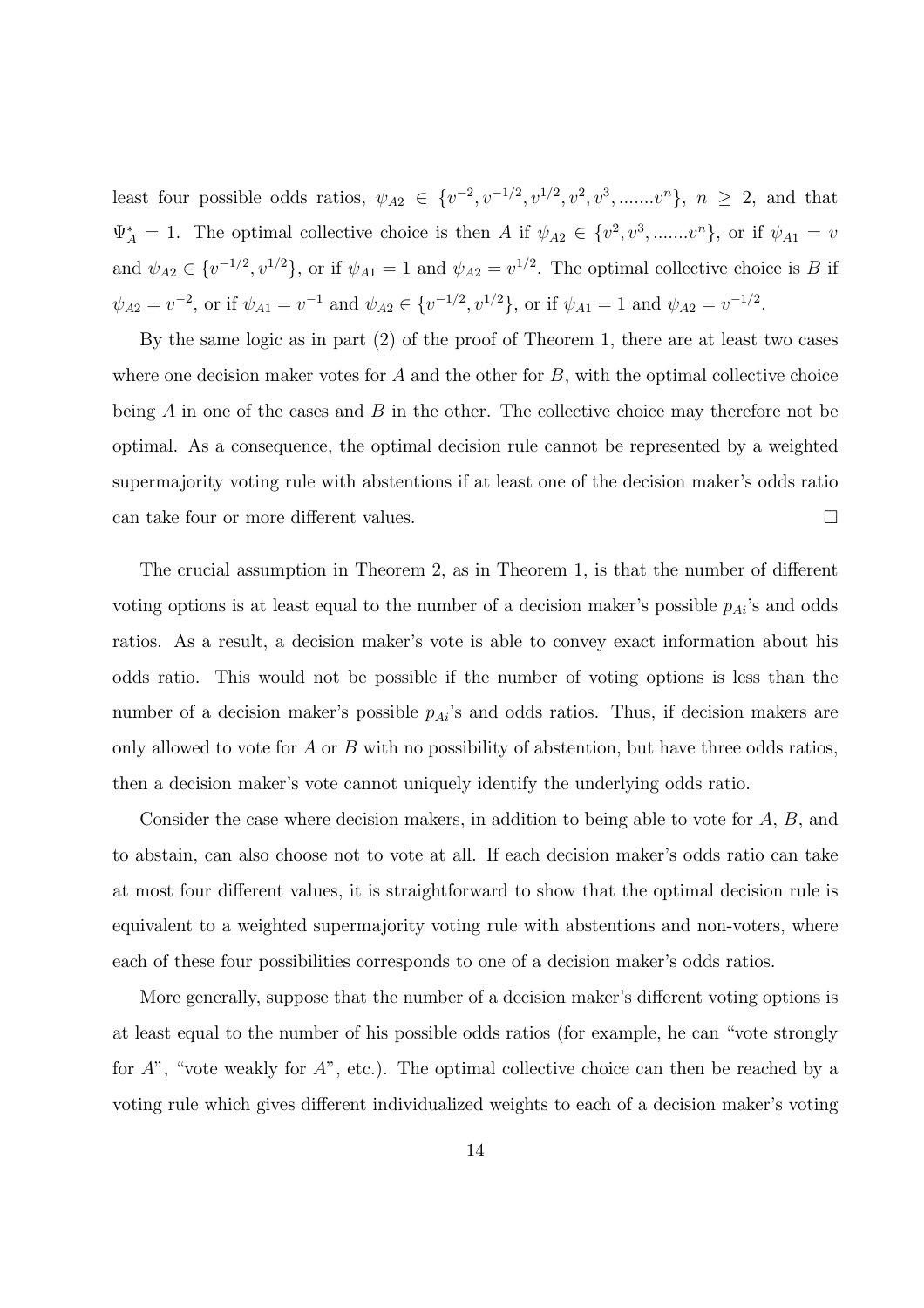possibilities.

#### 4 Many Private Signals

Until now we have not discussed the nature of the available information  $z_i$  that underlies decision maker *i*th's posterior probability  $p_{Ai}$  that  $s_A$  is the state of nature. However, we wish to point out that  $z_i$  need not consist of a single private signal, but may be based on many conditionally independent private signals. In this section we show how to express the collective odds ratio as a function of all the decision makers' many private signals. An important implication of such an aggregation is that the optimal decision rule can be formulated in terms of a critical number of private signals. We use this formulation to illustrate the inferiority of the simple majority voting rule in two cases where decision makers may receive more than a single private signal.

Suppose that decision maker i receives  $n_i \geq 1$  random and conditionally independent private signals about the true state of nature. A signal can be either "A" or "B". The signals are drawn from a state-dependent distribution, and each signal correctly reflects the true state of nature with probability  $q \in (\frac{1}{2})$  $(\frac{1}{2}, 1)$ . In other words, if the state is  $s_A$ , then q is the probability that a signal is " $A$ " and  $1 - q$  that a signal is " $B$ ", while if the state is  $s_B$ , then q is the probability that a signal is "B" and 1 − q that a signal is "A". Hence, if  $k_i$  of the  $n_i$  signals are "A", decision maker i's privately available information is given by  $z_i = (k_i, n_i)$ . Therefore, if the unknown state is  $s_A$ , the probability that  $k_i$  of the  $n_i$  signals are "A" is  $\binom{n_i}{i}$  $k_i$  $\setminus$  $q^{k_i}(1-q)^{n_i-k_i}$ , while if the unknown state is  $s_B$ , the probability that  $k_i$  of the  $n_i$  signals are "A" is  $\binom{n_i}{k_i}$  $k_i$  $\setminus$  $(1-q)^{k_i} q^{n_i-k_i}.$ 

Given decision maker i's information, his posterior probability  $p_{Ai}$  is

$$
p_{Ai} = \frac{p_A \binom{n_i}{k_i} q^{k_i} (1-q)^{n_i - k_i}}{p_A \binom{n_i}{k_i} q^{k_i} (1-q)^{n_i - k_i} + p_B \binom{n_i}{k_i} (1-q)^{k_i} q^{n_i - k_i}}
$$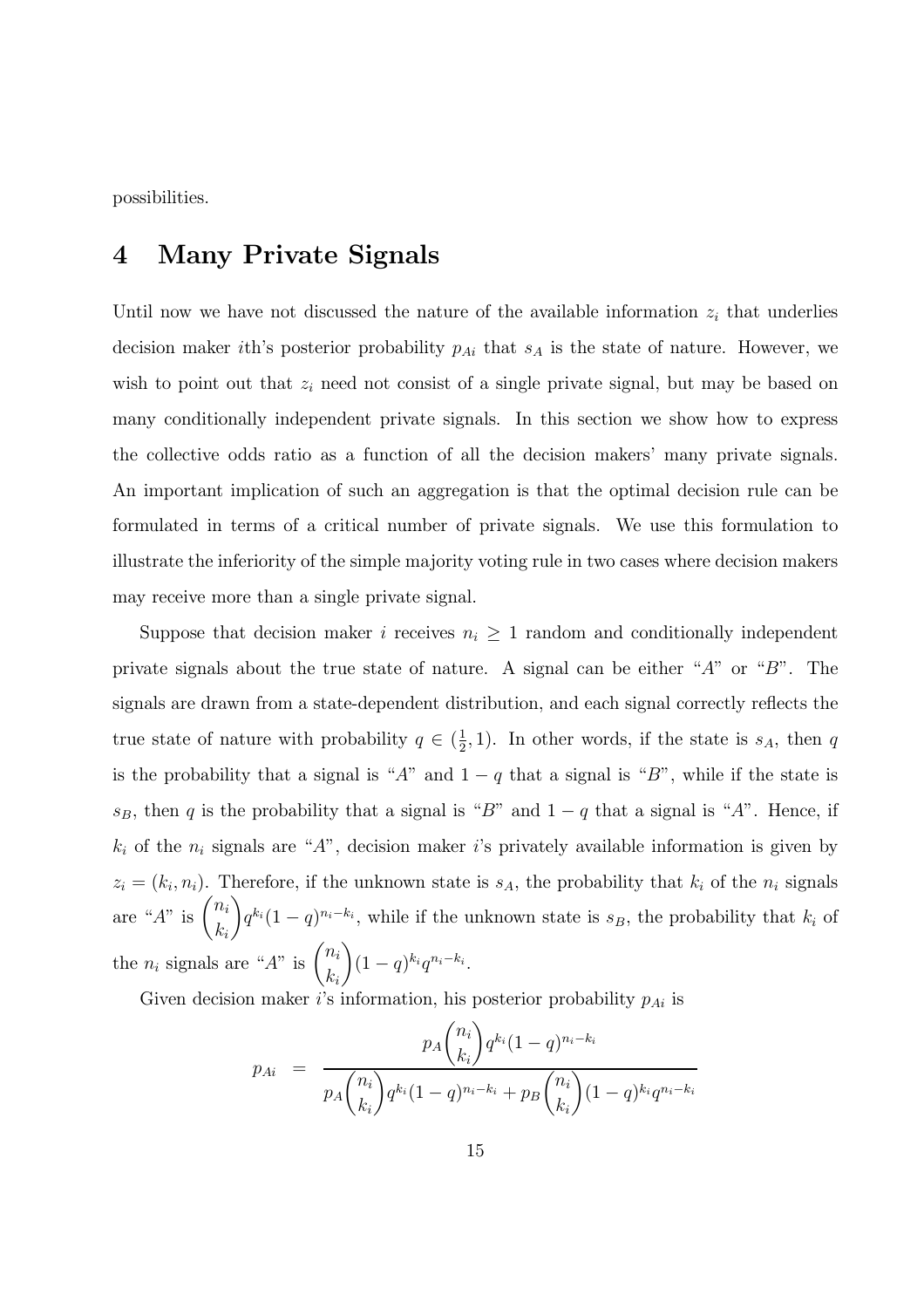$$
= \frac{1}{1 + (p_B/p_A) [q/(1-q)]^{n_i - 2k_i}}
$$
  
= 
$$
\frac{1}{1 + (1/\gamma)\alpha^{n_i - 2k_i}},
$$
 (3)

where  $\alpha \equiv q/(1-q)$  is the odds that a signal correctly reflects the true state. Hence, the odds ratio that the *i*th decision maker attaches to  $s_A$  being the true state is

$$
\psi_{Ai} = \frac{p_{Ai}}{(1 - p_{Ai})\gamma} = \alpha^{2k_i - n_i}.
$$

Since  $p_{Ai}$  depends on only  $n_i$  and  $k_i$  (for a given  $\alpha$  and  $\gamma$ ),  $\psi_{Ai}$  depends on only  $n_i$  and  $k_i$  (for a given  $\alpha$ ). Let  $N \equiv \sum_{i=1}^{I} n_i$  denote the total number of private signals that the decision makers receive, and  $K \equiv \sum_{i=1}^{I} k_i$  the total number of "A" signals among them. Then, eq. (2) implies that the collective odds ratio is

$$
\Psi_A = \alpha^{2K-N},
$$

which depends on only N and K (for a given  $\alpha$ ).

The optimal decision rule can be formulated as a function of  $K$ ,  $N$ ,  $p_A$ , and **G** instead of as a function of  $\mathbf{p}_A$ ,  $p_A$ , and **G**. That is, A is chosen if  $K > K^*$ , B is chosen if  $K < K^*$ , and A or B is chosen if  $K = K^*$ , where  $K^* \equiv \frac{1}{2}$  $\frac{1}{2}$  (ln  $\Psi_A^* / \ln \alpha + N$ ) is the critical number of " $A$ " signals.

The collective choice is the same for every combination of  $k_i$ 's and  $n_i$ 's that lead to the same  $K$  and  $N$ . The only relevant information for determining the collective odds ratio  $\Psi_A$  that the state of nature is  $s_A$  is the total numbers K of "A" signals that the decision makers actually receive and the maximum number  $N$  of " $A$ " signals that the decision makers could possibly receive.<sup>8</sup> An important consequence is that the distribution of the possible

<sup>&</sup>lt;sup>8</sup> It is only for simplicity that we have assumed that  $q > \frac{1}{2}$ . If instead  $q < \frac{1}{2}$ , then A is chosen if  $K < K^*$ , B if  $K > K^*$ , and A or B if  $K = K^*$ . If  $q = \frac{1}{2}$ , then K has no effect on the collective odds ratio  $\Psi_A$ , which equals unity. Therefore, A is chosen if  $\Psi_A^* < 1$ , B if  $\Psi_A^* > 1$ , and A or B if  $\Psi_A^* = 1$ .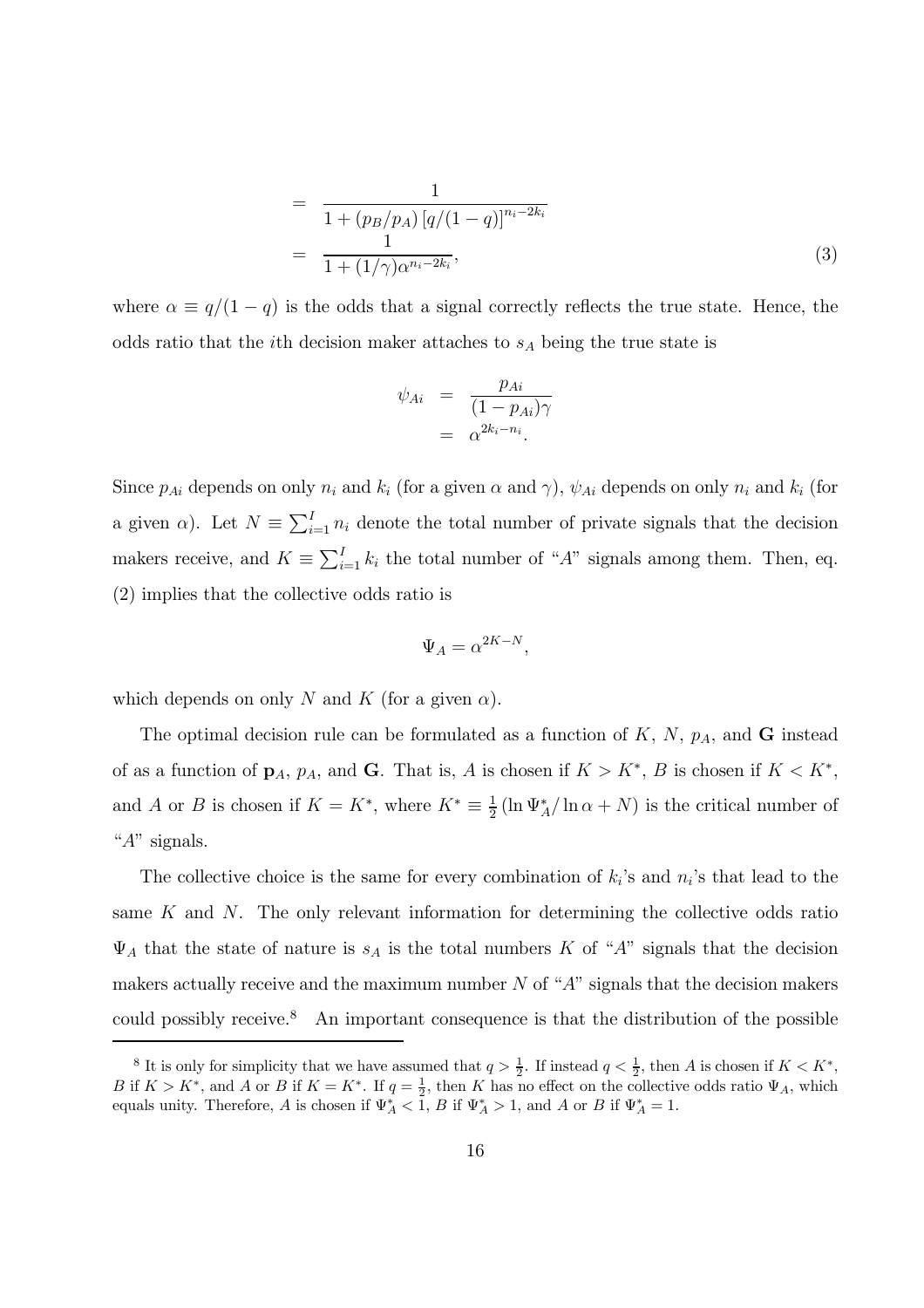$\Psi_A$ 's is the same for a group consisting of N decision makers each of whom receives a single signal as for a single decision maker who receives  $N$  signals. Interestingly, in the case that  $K = \frac{1}{2}N$ , the collective probability equals the prior probability. The signals then do not add any information about the state of nature and we have that  $\Psi_A = 1$ .

Consider now the special case where each decision maker receives only one signal, i.e.,  $n_i = 1$  for all  $i \in I$  (and hence  $N = I$ ), and votes A if he receives an "A" signal and votes B if he receives a "B" signal. The total number of votes for  $A$  is then equal to the total number of "A" signals received by the decision makers. Since all decision makers have the same probability q of receiving an "A" signal, it follows that the odds ratio can only take two values that are reciprocals, namely  $\alpha$  and  $1/\alpha$ . Therefore, if the environment is symmetric, Corollary 2 shows that a simple majority voting rule where each decision maker's vote is given the same positive weight is optimal.

Consider next the special case where each decision maker receives one or two signals with at least one decision maker receiving two signals, i.e.,  $n_i \in \{1,2\}$  for all  $i \in I$  and  $n_i = 2$ for at least one i (and hence  $I + 1 \leq N \leq 2I$ ). At least one decision maker's odds ratio can then take three different values so that his vote for A cannot accurately reflect the number of "A" signals he received. Consequently, Theorem 1 shows that a weighted supermajority is not generally optimal. However, according to Theorem 2, the optimal collective choice can be reached by a weighted supermajority voting rule with abstentions.

#### 4.1 Two Numerical Illustrations

In a framework where decision makers may receive many private signals, what matters in our model is the total number of private " $A$ " signals that the decision makers actually receive and the maximum number  $N$  of " $A$ " signals that the decision makers could possibly receive. Consequently, with our approach the informational content of the signals is used as efficiently as possible. In contrast, in voting models each decision maker combines the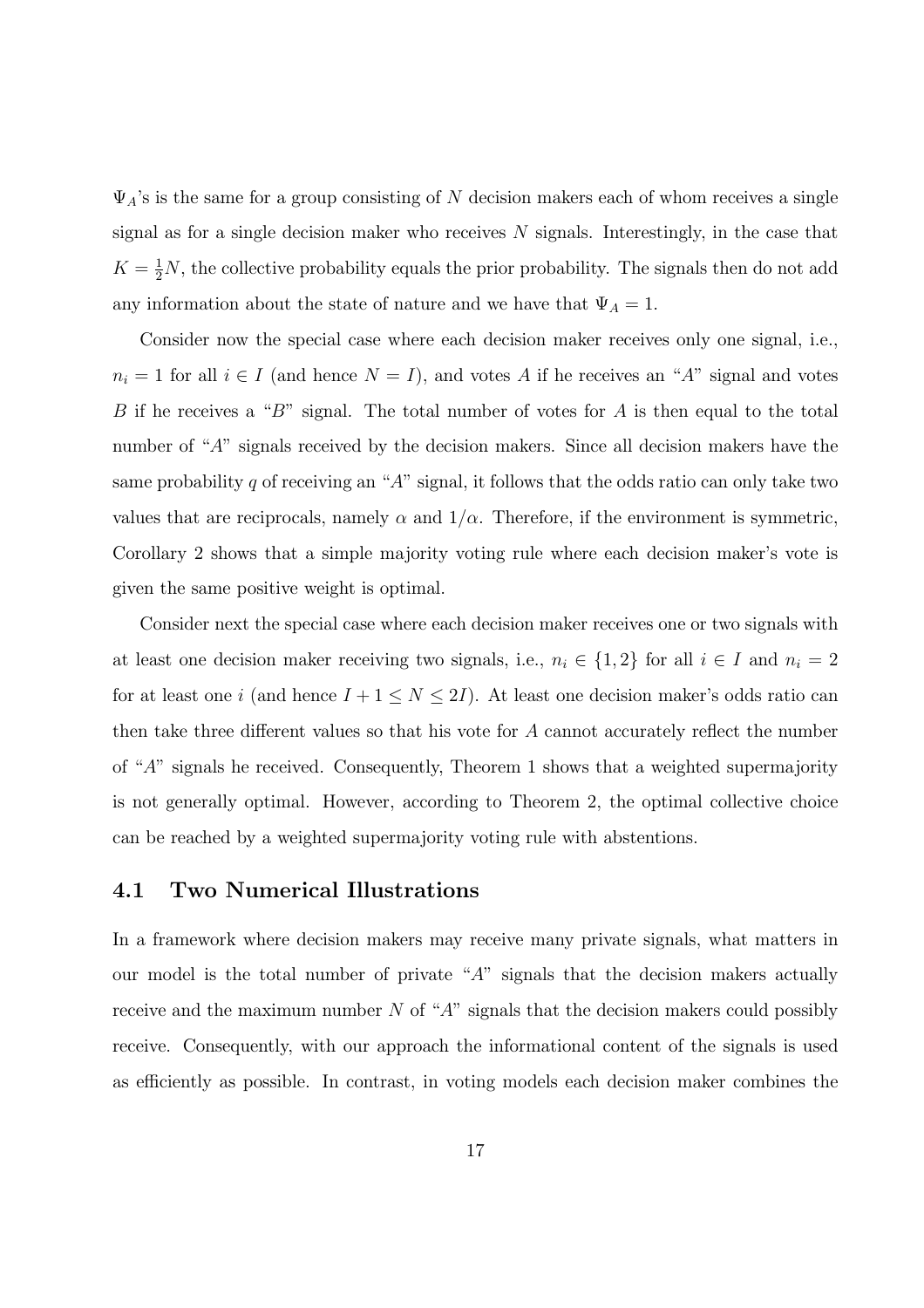informational contents of his private signals in order to decide whether to vote for proposal A or proposal B, with a voting rule employed to make the collective choice. Since a decision maker may vote the same for many different combinations of signals he receives, the voting process inevitably destroys some of the informational content of the signals. An essential difference between our approach and voting models is therefore that only in our approach the informational content of the signals is always used efficiently.

We now present two examples that highlight the inferiority of the simple majority voting rule. In both examples the environment is symmetric and the decision makers are homogeneous, each receiving three private signals. In the first example we illustrate the advantage of having an additional decision maker as it always increases the probability of making the correct collective choice.<sup>9</sup> This is in contrast to the simple majority voting rule where, if the number of decision makers is odd, having an additional decision maker does not increase the probability of making the correct collective choice.<sup>10</sup> In the second example we illustrate that due to the greater efficiency of the optimal decision rule this rule might have a higher probability of making the correct collective choice even with a smaller number of decision makers than the simple majority voting rule. As such, the optimal decision rule may facility cost savings by reducing the number of decision makers needed to reach a desired minimum level of the probability of making the correct collective choice.

Example 1: Consider the case in which we start with one decision maker and then add a second decision maker. With one decision maker there are three signals and with two decision makers there are six signals. The relative increase in the probability of the correct

<sup>&</sup>lt;sup>9</sup> Increasing the expected gain from choosing either  $A$  or  $B$  is equivalent to increasing the probability of making the correct collective choice.

<sup>&</sup>lt;sup>10</sup> Under our assumptions, then commonly used simple majority voting rule is the best possible voting rule.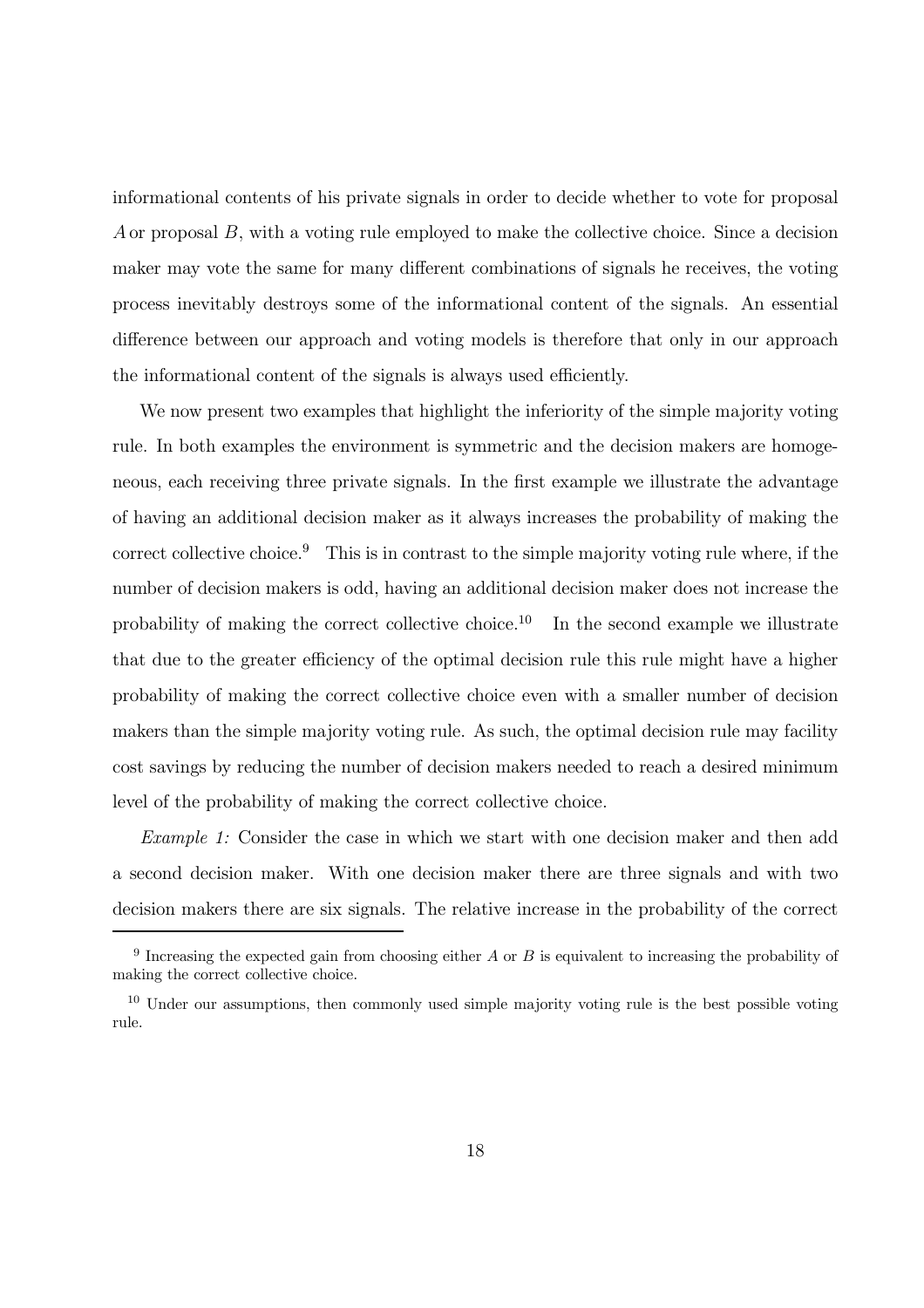collective choice is

$$
\frac{1}{q} \left[ \sum_{m=4}^{6} {6 \choose m} q^m (1-q)^{6-m} + \frac{1}{2} {6 \choose 3} q^3 (1-q)^3 - \sum_{m=2}^{3} {3 \choose m} q^m (1-q)^{3-m} \right]
$$
\n
$$
= 3q(2q^3 - 5q^2 + 4q - 1),
$$

which is always positive (it would equal zero for  $q=\frac{1}{2}$ )  $\frac{1}{2}$  and  $q = 1$ ). It reaches its maximum of 7.4\% for  $q = \frac{2}{3}$  $\frac{2}{3}$ .

On the other hand, with a simple majority voting rule, adding a second decision maker does not change the probability of making the correct collective choice. More precisely, the probability that two decision makers make the correct collective choice is equal to the probability that both decision makers get at least two correct signals plus half of the probability that only one decision maker gets at least two correct signals. Thus, the probability is

$$
(3q2 - 2q3)2 + (3q2 - 2q3)(1 - 3q2 + 2q3) = 3q2 - 2q3,
$$

which is the same as the probability that one decision maker makes the correct choice.

Example 2: Consider the case with six decision makers using the optimal decision rule vs. seven decision makers using the simple majority voting rule. The difference in the probability of making the correct collective choice is

$$
\sum_{x=10}^{18} {18 \choose x} q^x (1-q)^{18-x} + \frac{1}{2} {18 \choose 9} q^9 (1-q)^9
$$
  

$$
-\sum_{x=4}^{7} {7 \choose x} [q^3 + 3q^2 (1-q)]^x \{1 - [q^3 + 3q^2 (1-q)]\}^{7-x},
$$

which is always positive (shown by simulations). That is, six decision makers using the optimal decision rule have a higher probability of making the correct collective choice than seven decision makers do using the simple majority voting rule.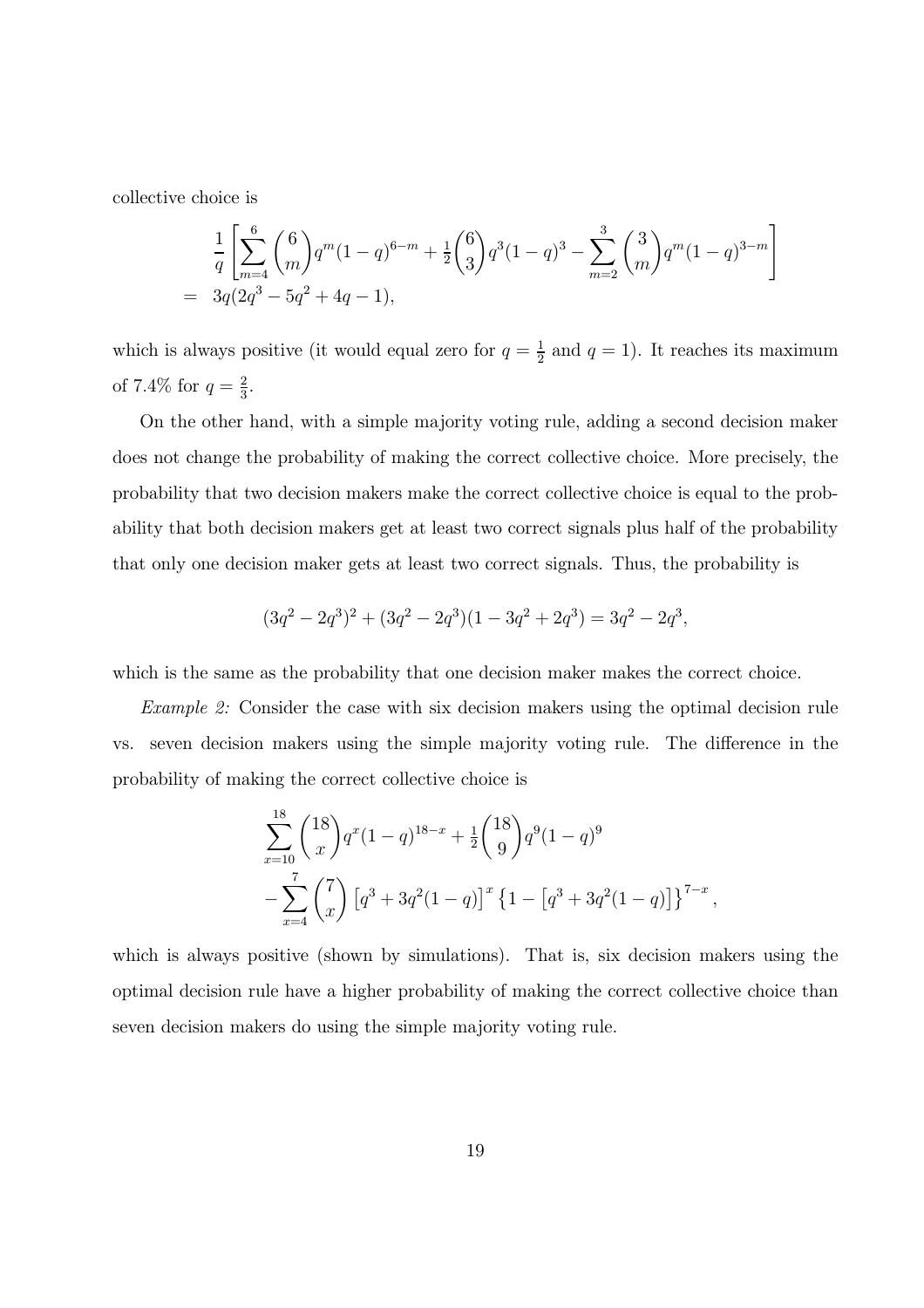#### 5 Conclusion

In this paper we have considered a superior decision rule for making collective choices. The framework is very general and only requires that each decision maker provides his posterior probability that a particular state of nature is the true one. In particular, the decision makers are not asked to vote in favor of one or another proposal. Given the prior probability of a particular state, the decision makers' posterior probabilities can be transformed into their odds ratios and then into the collective odds ratio. We have showed that a proposal should be accepted if the collective odds ratio exceeds a critical level and rejected if the collective odds ratio is less.

In contrast to voting schemes, with our optimal decision rule there is no need to force the decision makers to provide dichotomous information nor to estimate the different abilities of the various decision makers. Indeed, we have showed that the conditions under which voting procedures (weighted supermajority, weighted majority, and simple majority) would lead to the optimal collective choice are very stringent. For example, in order for the simple majority voting rule to yield the optimal collective choice, the environment must be symmetric and each decision maker's posterior probability of a particular state of nature take at most two values that are complements and identical for all the decision makers. The framework allows us to also consider more general voting procedures, as for example allowing for abstentions, but we show that the conditions under which these more general voting procedures would lead to the optimal collective choice are still very stringent.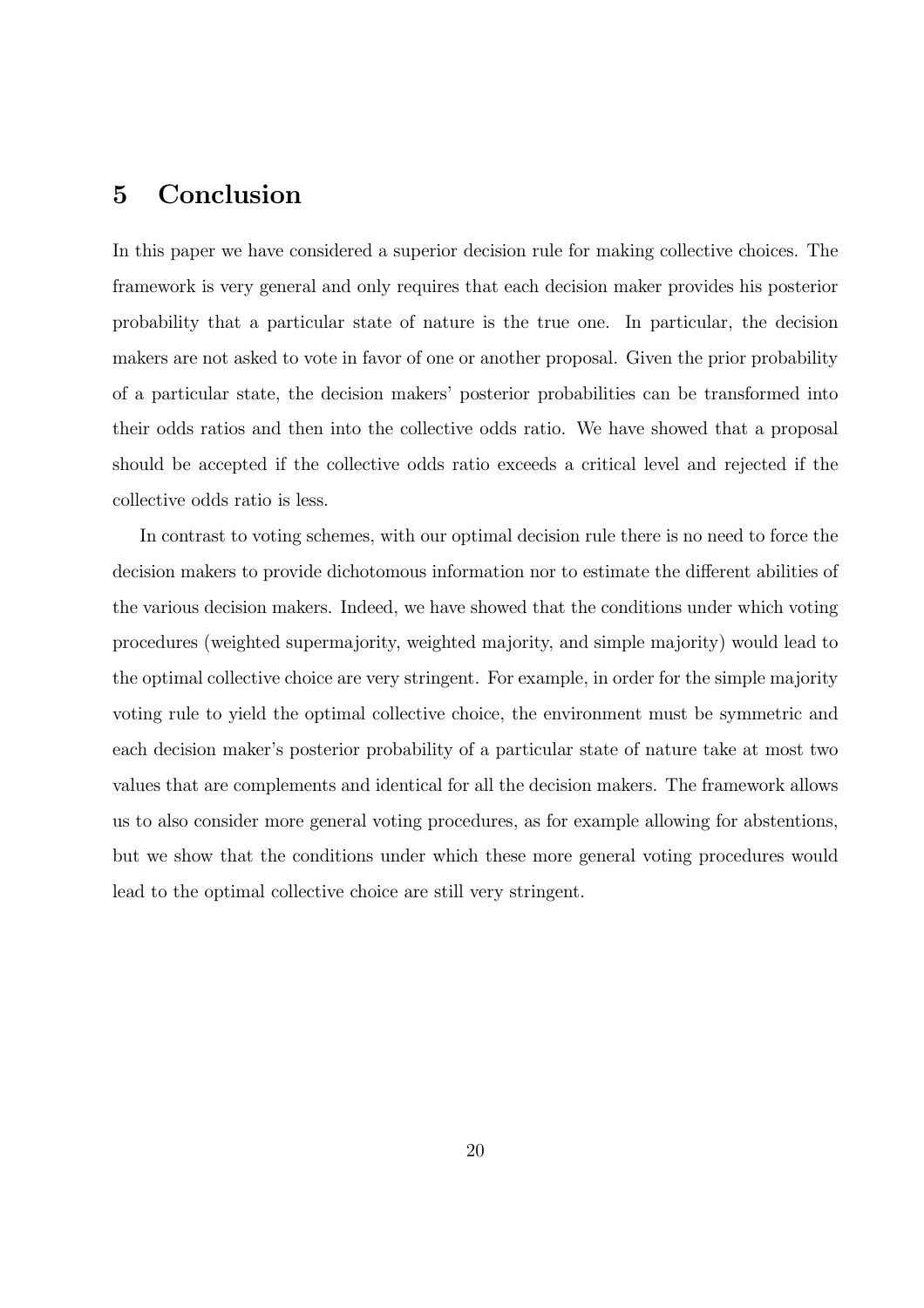#### References

- Allard, D., Comunian, A., Renard, P., 2012. Probability aggregation methods in geoscience. Mathematical Geosciences 44, 545-581.
- Austen-Smith, D., Banks, J.S., 1996. Information aggregation, rationality, and the Condorcet jury theorem. American Political Science Review 90, 34-45.
- Baharad, E., Nitzan, S., 2007a. Scoring rules: An alternative parameterization. Economic Theory 30, 187-190.
- Baharad, E., Nitzan, S., 2007b. The costs of implementing the majority principle: The golden voting rule. Economic Theory 31, 69-84.
- Barberà, S., Jackson, M.O., 2006. On the weights of nations: Assigning voting weights in a heterogeneous union. Journal of Political Economy 114, 317-339.
- Barrett, C.R., Pattanaik, P.K., 1987. Aggregation of probability judgments. Econometrica 55, 1237-1241.
- Ben-Yashar, R., Danziger, L., 2011. Symmetric and asymmetric committees. Journal of Mathematical Economics 47, 440-447.
- Ben-Yashar, R., Danziger, L., forthcoming. On the optimal composition of committees. Social Choice and Welfare.
- Ben-Yashar, R., Kraus, S., 2002. Optimal collective dichotomous choice under quota constraints. Economic Theory 19, 839-852.
- Ben-Yashar R., Milchtaich, I., 2007. First and second best voting rules in committees. Social Choice and Welfare 29, 453-486.
- Ben-Yashar, R., Nitzan, S., 1997. The optimal decision rule for fixed-size committees in dichotomous choice situations: The general result. International Economic Review 38, 175-186.
- Berend, D., Sapir, L., 2007. Monotonicity in Condorcet's jury theorem with dependent voters. Social Choice and Welfare 28, 507-528.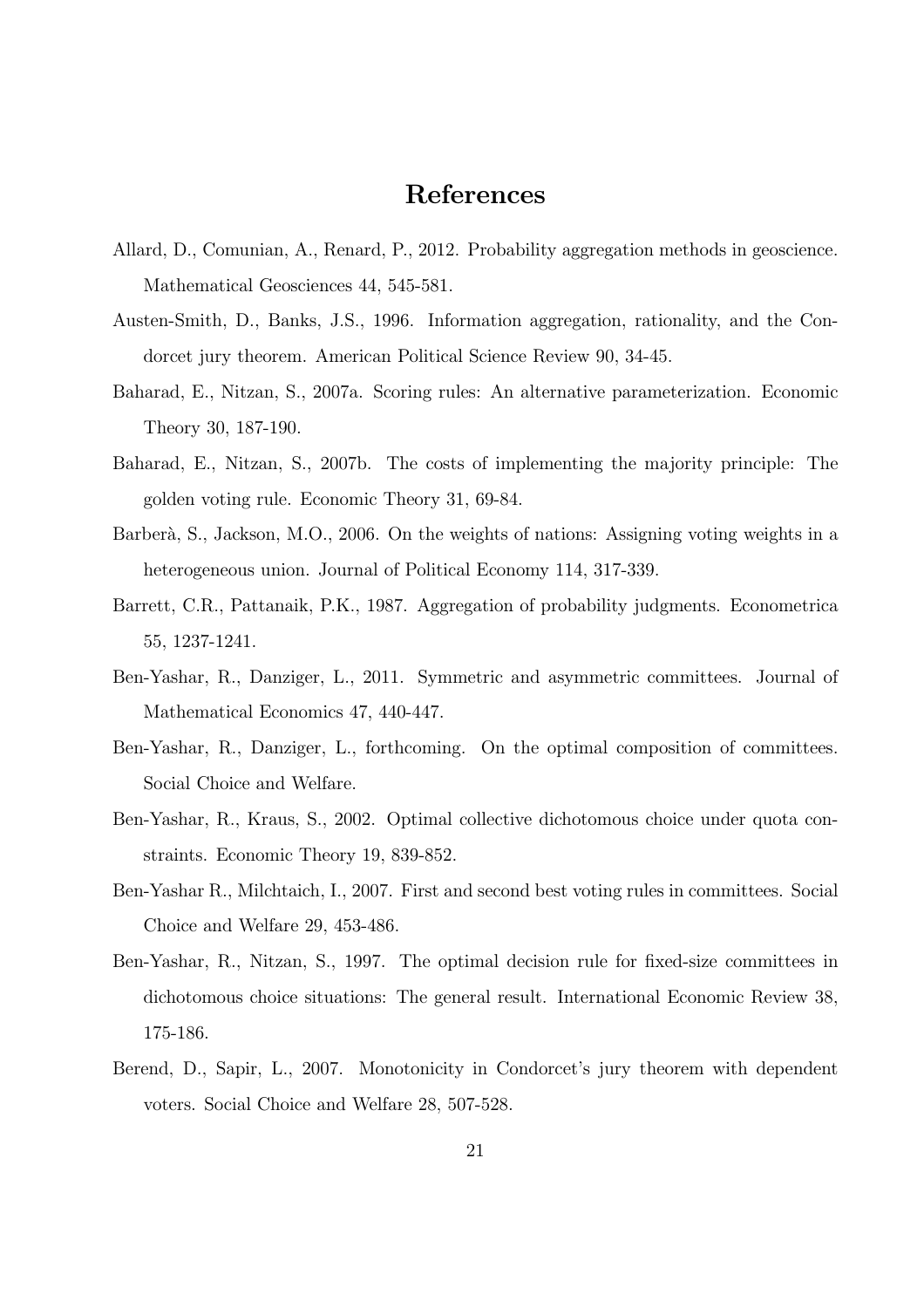- Bordley, R.F., 1982. A multiplicative formula for aggregating probability assessments. Management Science 28, 1137-1148
- Christensen, M.T., Knudsen, T., 2010. Design of decision making-organizations. Management Science 56, 71-89.
- Csaszar, F.A., Eggers, J.P., 2013. Organizational decision making: An information aggregation view. Management Science 59, 2257-2277.
- Dekel E., Piccione, M., 2000. Sequential voting procedures in symmetric binary elections. Journal of Political Economy 108, 34-55.
- Dietrich, F., 2010a. Bayesian group belief. Social Choice and Welfare 35, 595-626.
- Dietrich, F., 2010b. The possibility of judgment aggregation on agendas with subjunctive implications. Journal of Economic Theory 145, 603-638.
- Dietrich, F., List, C., 2010. Majority voting on restricted domains. Journal of Economic Theory 145, 512-543.
- Feddersen, T., Pesendorfer, W., 1996. The swing voter's curse. American Economic Review 86, 408-424.
- Feddersen, T., Pesendorfer, W., 1998. Convicting the innocent: The inferiority of unanimous jury verdicts. American Political Science Review 92, 23-35.
- Fey, M., 2003. A note on the Condorcet Jury Theorem with supermajority voting rules. Social Choice and Welfare 20, 27-32.
- Gerardi, D., Yariv, L., 2007. Deliberative voting. Journal of Economic Theory 134, 317-338.
- Harstad, B., 2005. Majority rules and incentives. Quarterly Journal of Economics 120, 1535-1568.
- Ladha, K.K., 1995. Information pooling through majority-rule voting: Condorcet's jury theorem with correlated votes. Journal of Economic Behavior and Organization 26, 353-372.
- Nageeb, A.S., Goeree, J.K., Kartik, N., Palfrey, T.R., 2008. Information aggregation in